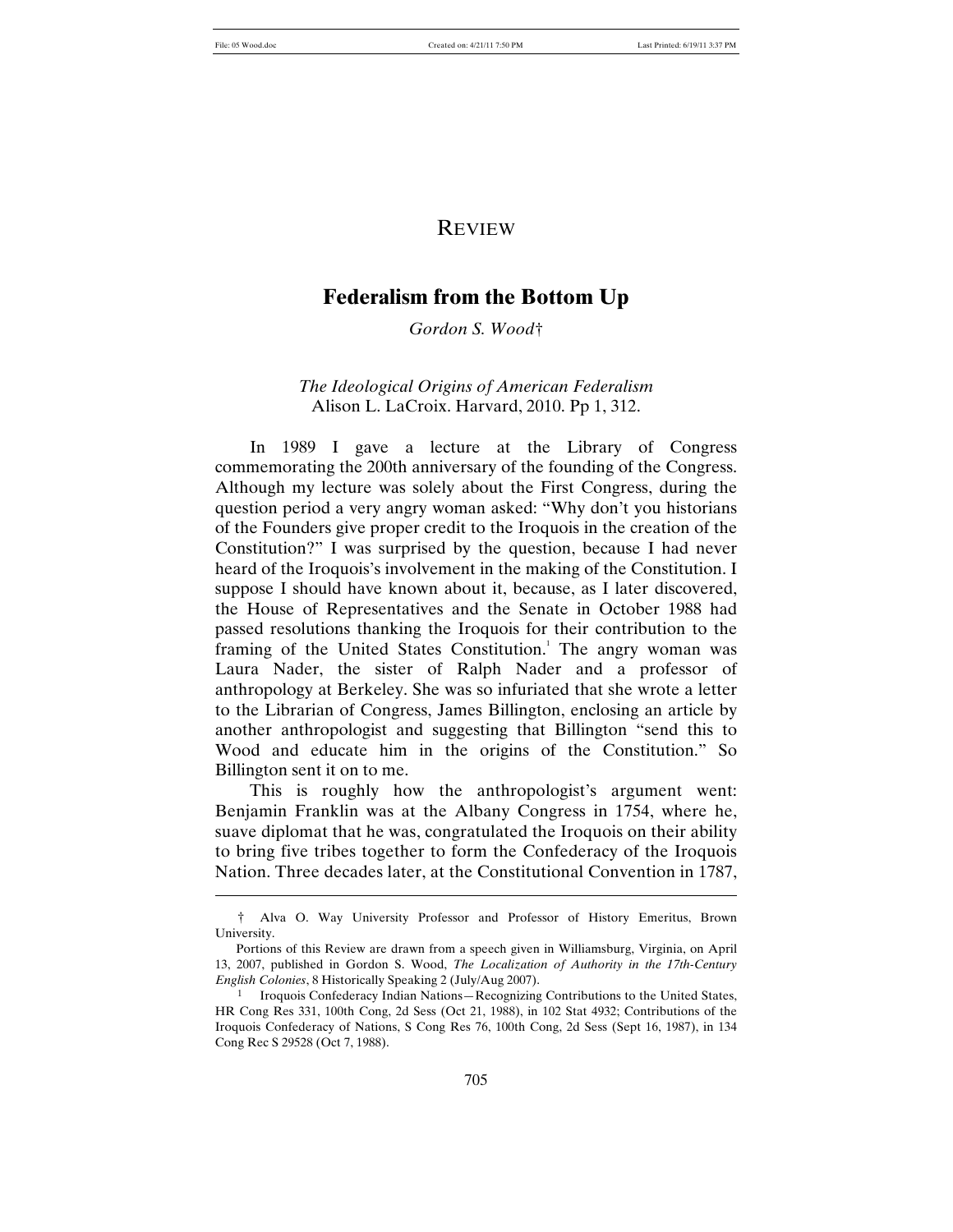Franklin presumably passed this idea of federalism on to his fellow delegates at Philadelphia, and in this manner the Iroquois influenced the creation of our present federal system.<sup>2</sup>

Alison LaCroix, Professor of Law at The University of Chicago Law School, does not buy this bizarre notion of causality. In her book, *The Ideological Origins of American Federalism*, she relegates this notion to an endnote; yet in her endnote she does grant some credibility to this idea that the Iroquois Confederacy contributed to America's conception of union before concluding that "on balance ... the case for causation has not been made" (p 229 n 40). This seems to me to be much too generous: this strange case for causation ought to have been dismissed out of hand. LaCroix thinks of herself as a historian, and no historian would conceive of causation or influence in this simple-minded manner. The Iroquois and other Indians certainly contributed a great deal to early American culture, but ideas about federalism were not among their contributions.

Yet in her ambitious book, LaCroix has built a case for the causal origins of American federalism that is almost as fanciful as that of the Iroquois-minded anthropologists. Her case for the ideological origins of federalism is not simple-minded by any means; indeed, it is very complicated and highly imaginative, but it is based on often odd readings of an extensive body of primary and secondary sources. The result is a strange and disembodied account that is very different from all of the existing explanations of the origins of American federalism.

LaCroix posits three approaches that previous scholars have used to account for the origins of American federalism. The first and most conventional, which she calls "the constitutional law approach," assumes that federalism simply emerged from the debates of the Philadelphia Convention and the state ratifying conventions in 1787 and 1788 (pp 2–3, 5). It assumes "that American federalism was novel, and that the creation of the Republic constituted a fundamental break with the past"  $(p 5)$ .

The second and third approaches offer much broader and more expansive time frames. They tend to view the making and ratifying of the Constitution as an end point in developments that go back decades, if not centuries. LaCroix labels the second approach to the origins of federalism "the institutional approach" (p 4). Those scholars who

<sup>2</sup> For an example of an argument along these lines, see Gregory Schaaf, *From the Great Law of Peace to the Constitution of the United States: A Revision of America's Democratic Roots*, 14 Am Indian L Rev 323, 327 (1989).

<sup>3</sup> See, for example, *U.S. Term Limits, Inc v Thornton*, 514 US 779, 838 (1995) (Kennedy concurring) ("Federalism was our Nation's own discovery. The Framers split the atom of sovereignty.").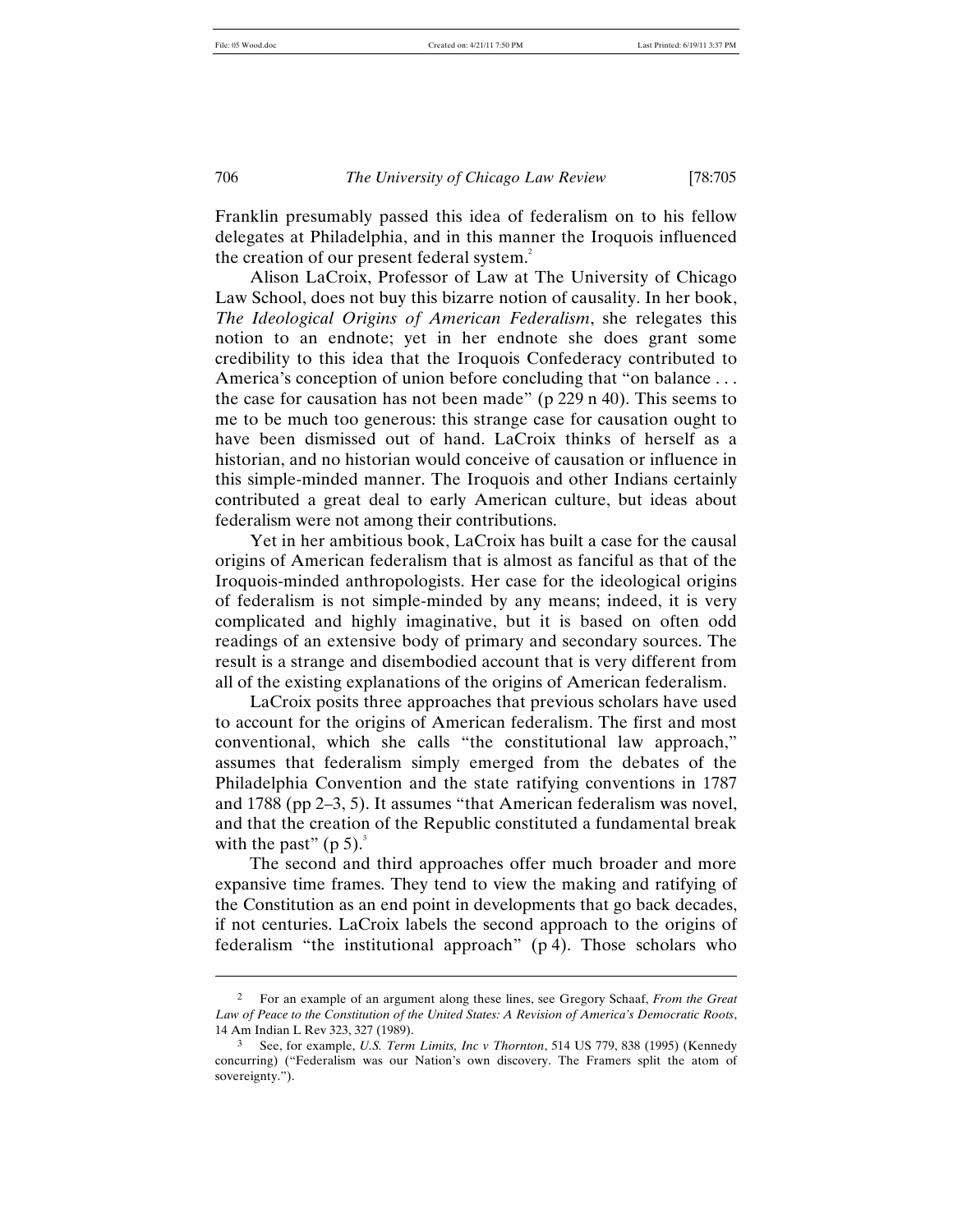l

#### 2011] *Federalism from the Bottom Up* 707

have explicitly discussed the question of federalism's origins have focused on the structures and institutions of the British Empire as the source of the concept of divided authority. Most prominent of these scholars, she quite rightly contends, is Jack P. Greene.<sup>4</sup> "In Greene's view, because colonists were subject to multiple ascending layers of political authority (colonial legislature, royal governor, Parliament, Privy Council), only a minor conceptual adjustment was needed following independence to establish the Constitution's two-level federal structure of state and national authority" (p 3). Greene's story, she concludes, is one of institutions operating between the peripheries and center of the British Empire. It is based on "the dayto-day political experience of British North Americans whose ideas about government followed from their interactions with what Greene terms the 'negotiated authorities' that operated as a practical matter within the British Empire" (p 3).

More recent scholars, LaCroix suggests, have followed a similar institutional approach, an approach that focuses "on the outward manifestations of authority rather than on political beliefs or theories of government" (p 4). They have tended to treat institutions and experience as more important than arguments or ideology.<sup>5</sup>

LaCroix believes that ideology, namely the republican synthesis popular among scholars in the 1970s and 1980s,<sup>6</sup> characterizes the third approach to explaining federalism (p 4). This approach has not been very satisfying, because it focused too much on the "broader moments of ideological transformation in late-eighteenth-century American politics" at the expense of the issue of federalism itself (p 5). LaCroix suggests that the republican ideological approach has lost whatever strength it once had and that, consequently, the constitutional and institutional approaches have come to dominate our understanding of the origins of federalism (pp 4–5).

LaCroix wants to do something different from these three approaches in explaining the origins of federalism. She wants to bring ideology back into the story, not as the ideology of republicanism but as the ideology of federalism. "[T]he central claim of this book," she says, "is that the emergence of American federalism in the second half

<sup>4</sup> See, for example, Jack P. Greene, *Civil Society and the American Foundings*, 72 Ind L J 375, 381 (1997).

<sup>5</sup> See, for example, Daniel J. Hulsebosch, *Constituting Empire: New York and the Transformation of Constitutionalism in the Atlantic World, 1664–1830* 7 (North Carolina 2005) (focusing on "the way people experienced constitutions rather than on constitutional theory").

<sup>6</sup> See, for example, Gordon S. Wood, *The Creation of the American Republic, 1776–1787* 48 (North Carolina 1998); Bernard Bailyn, *The Ideological Origins of the American Revolution* 351–68 (Harvard 1992); Lance Banning, *Republican Ideology and the Triumph of the Constitution, 1789 to 1793*, 31 Wm & Mary Q 167, 172 (1974).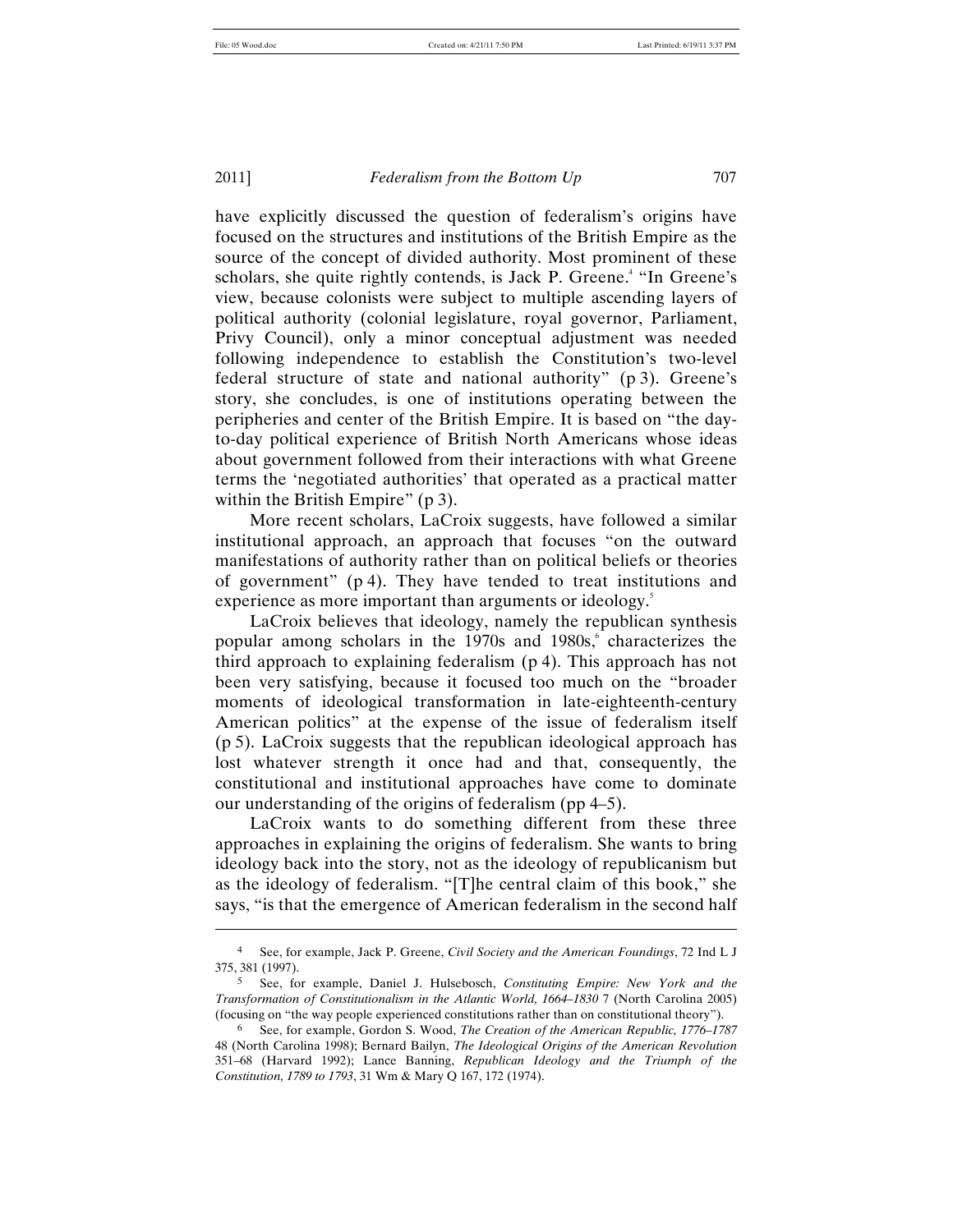of the eighteenth century should be understood as primarily an ideological development—indeed, as one of the most important ideological developments of the period" (p 6). She concedes that institutions were an important part of the story, but more important were "the ideas surrounding those institutions—the words and concepts that contemporary actors used as they explained to themselves what the institutions meant" (p 5). These ideas "played a crucial role in defining the contours first of colonial and then of early national government" (p 5).

Unfortunately, she never makes clear why ideas were more important than institutions and the day-to-day political experience of the colonists. In fact, it is hard to imagine ideas having any effectiveness unless they are related to people's experience. But as a historian, LaCroix at least realizes that federalism is not some transcendent idea standing outside of time and place but a historically created conception that changed through time as circumstances changed. And as a historian, she is also well aware of the danger of grafting what we now know or believe onto the thinking of the past participants (p 6).

"Federalism was a concept created in time," LaCroix says, and "[t]he time of creation was between 1764 and 1802" (p 11). Yet, like all intellectual history, the idea of federalism, she says, had a background. Its core conception of divided governmental authority "drew from several strands of political, legal, and constitutional thought," some of which went back to the sixteenth and seventeenth centuries (p 11). None of them necessarily led to federalism; but "taken together, they offered a conceptual framework through which observers in the latter half of the eighteenth century organized their thoughts about government, as well as a body of lived experience that shaped the vocabulary those observers had at hand" (p 11). Describing these strands of thought that formed the background of the creation of federalism between 1764 and 1802 takes up the first of LaCroix's six chapters.

The colonists living in the British Empire necessarily experienced multiple lawmaking bodies, ranging from the activities of their towns and their provincial assemblies to the actions of Parliament and Crown, including the operation of the Privy Council as the final court of appeal in the Empire, three thousand miles away (p 12). Yet this experience with governmental multiplicity had to contend with the growing English preoccupation with the idea of sovereignty—that is, the doctrine that in every state there must be one final, supreme, indivisible lawmaking authority, or else the state would be divided against itself. Any attempt at multiple authorities, it was said, would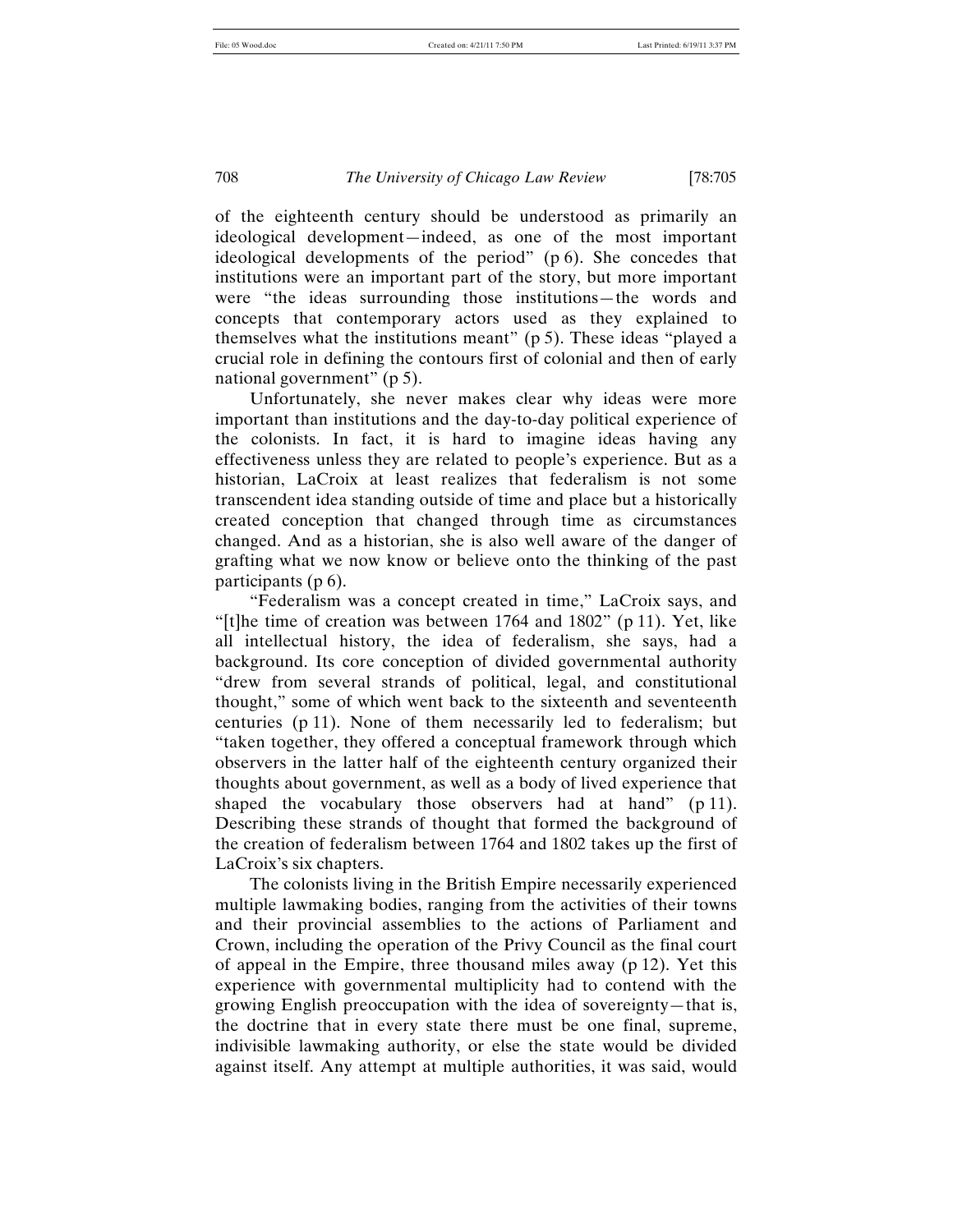$\overline{a}$ 

#### 2011] *Federalism from the Bottom Up* 709

result in an *imperium in imperio*, or a state within a state, which was widely condemned as a solecism in politics (pp 14–15).

This idea of sovereignty went back to the writings of Jean Bodin in the sixteenth century, $\bar{y}$  was reinforced by Thomas Hobbes in the seventeenth century,<sup>8</sup> and for an increasing number of Englishmen in the aftermath of the Glorious Revolution of 1689, was applied to the King-in-Parliament (pp 13–14). "The power and jurisdiction of parliament," wrote the eighteenth-century jurist William Blackstone in his celebrated *Commentaries on the Laws of England*,

is so transcendent and absolute, that it cannot be confined, either for causes or persons, within any bounds.... It hath sovereign and uncontrolable authority in making, confirming, enlarging, restraining, abrogating, repealing, reviving, and expounding of laws, concerning matters of all possible denominations, ecclesiastical, or temporal, civil, military, maritime, or criminal .... In short, it can do every thing that is not naturally impossible.<sup>9</sup>

Although many mainstream Englishmen by the mid-eighteenth century accepted this doctrine of sovereignty, some, such as William Pitt and Lord Camden, did not,<sup>10</sup> and the idea remained contested among many Anglo-Americans (p 15). Drawing on the classical past, European thinkers, beginning with Hugo Grotius and Samuel von Pufendorf in the seventeenth century, offered various leagues, compacts, and confederations as examples of divided governmental authority (pp 18–20). There were, in other words, alternatives to the English unitary vision of sovereignty present in mid-eighteenthcentury Anglo-American culture.

In addition to these theorists, British North Americans, says LaCroix, had their own experience with colonial union in the British Empire to draw upon. She mentions the New England Confederation of 1643 and the failed Albany Plan of Union of 1754 (pp 20–23). Both schemes were designed to work within the existing imperial structure and assumed a multiplicity of authorities (p 24).

The final examples of divided governmental authority that LaCroix invokes are those of Scotland and Ireland (pp 24–29). Until

<sup>7</sup> See generally Jean Bodin, *Six Books of the Commonwealth* (Basil Blackwell 1955) (M.J. Tooley, trans) (originally published 1576).

<sup>8</sup> See generally Thomas Hobbes, *Leviathan* (Penguin 1982) (C.B. Macpherson, ed) (originally published 1651).

<sup>9</sup> William Blackstone, 1 *Commentaries on the Laws of England* 156 (Chicago 1979).

<sup>10</sup> See Thomas C. Grey, *Origins of the Unwritten Constitution: Fundamental Law in American Revolutionary Thought*, 30 Stan L Rev 843, 858 (1978) (describing Pitt and Camden as adherents of the view "that a fixed constitution and fundamental law limited even Parliament").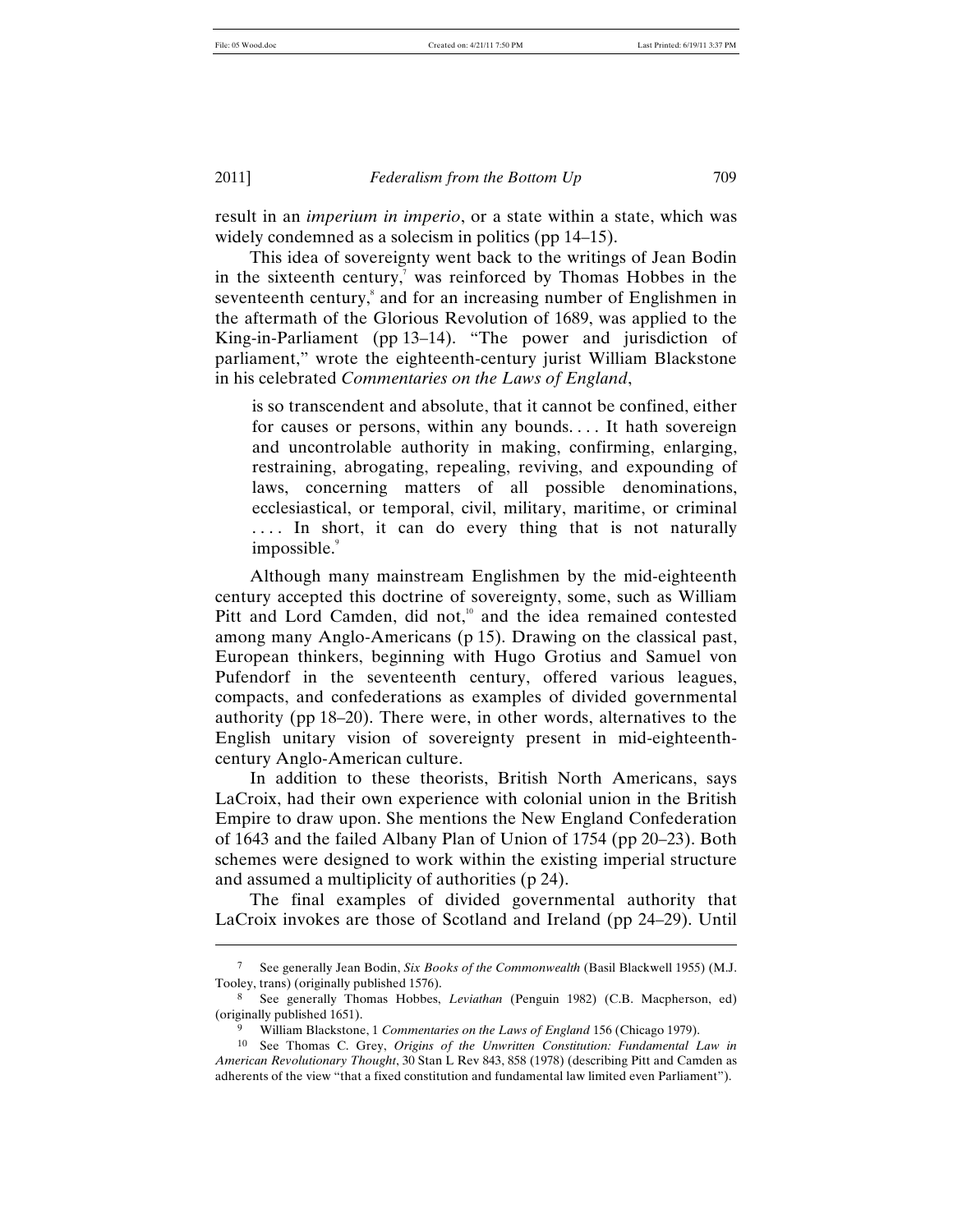l

710 *The University of Chicago Law Review* [78:705

the Act of Union of 1707, which created Great Britain, both the English and Scottish Parliaments had existed independently and had been connected only by a common monarch (p 25). In addition to Scotland, Ireland offered another historical example of an alternative approach to union. Although LaCroix presents a rather more negative view of Ireland's relationship to Great Britain than that suggested by recent scholarship, $\frac{11}{11}$  she is correct in stressing the ambiguous position of Ireland in the eighteenth-century empire. Although Parliament in 1720 claimed that it had jurisdiction over Ireland in all cases whatsoever, $\frac{12}{11}$  it had tended to be cautious in its interventions into Irish affairs. Like the North American colonial legislatures, the Irish Parliament, according to Jack P. Greene and other scholars, developed a considerable degree of independence during the first half of the eighteenth century.13 Because both North America and Ireland were occasionally touched by the British Parliament's ultimate authority, people in the empire became used to double legislatures.

"Taken together," LaCroix concludes, "these antecedents formed the background against which American thinking about legislative power, sovereignty, authority, union, and jurisdiction fundamentally changed between the 1760s and the 1800s" (p 29).

LaCroix seems to believe that she has fully described the colonists' "lived experience" with federalism in this brief opening chapter (p 11), but in fact she has barely scratched the surface. She never acknowledges that the American colonists from the very beginning of their settlements in the seventeenth century were thoroughly familiar with the dividing and apportioning of political power. Indeed, this early experience with divided authority was far more significant in preparing Americans for federalism than the writings of Grotius or Pufendorf, or even their dealings with the distant multiple layers of empire. In fact, Americans from the outset were conditioned to think of political authority as very different from the top-down hierarchical structures of England and Europe. The early colonists did not need the Indians or anyone else to tell them how to dole out and divide up political power and construct

<sup>11</sup> See, for example, Jack P. Greene, *The Constitutional Origins of the American Revolution* 47–52, 93–94 (Cambridge 2011).

<sup>12</sup> See Dependency of Ireland Act, 1719, 6 Geo I, ch 5 (1720) ("Parliament assembled, had, hath, and of Right ought to have full Power and Authority to make Laws and Statutes of sufficient Force and Validity, to bind the Kingdom and People of Ireland.").

<sup>13</sup> See, for example, Jack P. Greene, *Peripheries and Center: Constitutional Development in the Extended Polities of the British Empire and the United States, 1607–1788* 63 (Georgia 1986).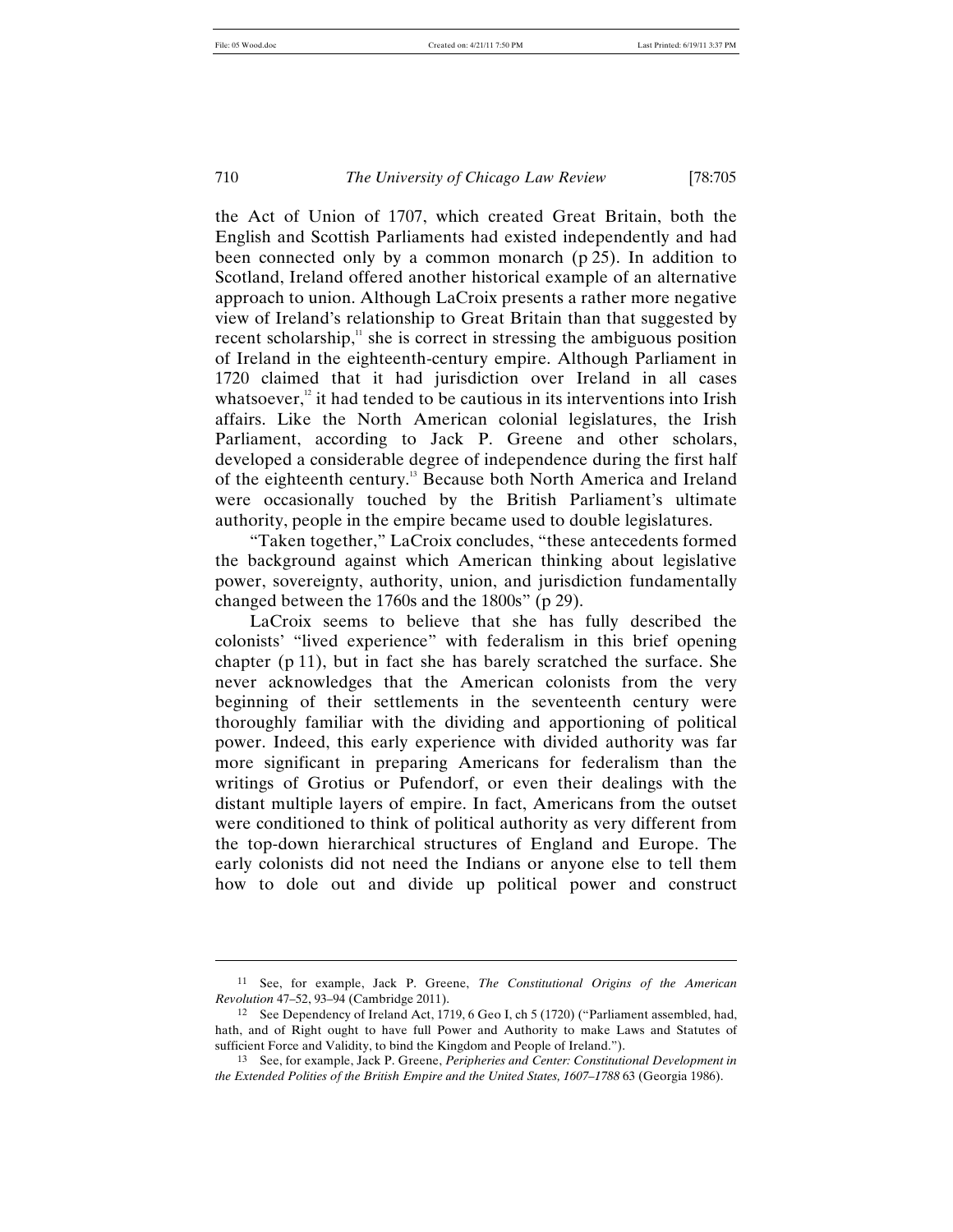confederations. They learned at the beginning that political authority was divisible and created from the bottom  $up<sup>1</sup>$ 

The migrants who settled Jamestown and the Chesapeake, and later New England, came already primed with a long English heritage of local autonomy. As the populations in both the Chesapeake area and in New England quickly dispersed, this acute English sense of local authority was reinforced and intensified. No one had quite expected such rapid dispersion of settlement. The Virginia Company, for example, hoped to set up boroughs in the Chesapeake and, indeed, created four towns on paper—Jamestown, Charles City, Henrico, and Kiccowtan.<sup>15</sup> The settlers' desire to grow tobacco, a very soil-exhausting crop, undid the plan of having boroughs with burgesses as citizens.<sup>16</sup> Although only one of the four towns, Jamestown, actually arose, the colony's legislature was initially called the House of Burgesses, and the name stuck.

Instead of congregating in towns, the settlers dispersed and created private plantations throughout the Chesapeake area. By the 1630s, the scattering of settlements had become so great in the Chesapeake area that some sort of local organization became necessary, and, in imitation of England's county structure, the colony was divided into eight counties, each with its own court.<sup>17</sup> But, unlike England, where power flowed from the Crown downward to the localities, these county courts became the loci of power.

Within less than a generation of settlement, these county courts became not only the basic unit of local government in Virginia but the source of representation in the central government, with each county sending two burgesses to the central government.<sup>18</sup> Although the

<sup>14</sup> See Bailyn, *Ideological Origins* at 160 (cited in note 6). For more detailed discussions of the local development of political structures in the colonies, see Michael Kammen, *Deputyes & Libertyes: The Origins of Representative Government in Colonial America* 13–51 (Knopf 1969) (giving a colony-by-colony account of legislative development in the American as well as Caribbean colonies, focusing in particular on the development of local governments with substantial independence); Paul Lucas, *American Odyssey, 1607–1789* 30–49 (Prentice-Hall 1984) (attributing the development of bottom-up political authority to the fact that the colonies lacked several important institutions, including "the Crown, the Anglican Church, and the aristocracy").

<sup>15</sup> *Instructions to Governor George Yeardley, November 18, 1618*, reprinted in Jon L. Wakelyn, ed, 1 *America's Founding Charters: Primary Documents of Colonial and Revolutionary Era Governance* 49, 49–51 (Greenwood 2006).

<sup>16</sup> Consider Warren M. Billings, *The Growth of Political Institutions in Virginia, 1634 to 1676*, 31 Wm & Mary Q 225, 226 (1974) (attributing the growth of local institutions in colonial Virginia to economic and social patterns that were unique to Virginia).

<sup>17</sup> Id at 227.

<sup>18</sup> See *Two Burgesses for Each County* (1669), reprinted in William Waller Henning, 2 *The Statutes at Large; Being a Collection of All the Laws of Virginia, from the First Session of the Legislature in the Year 1619* 272, 272–73 (Pleasants 1810).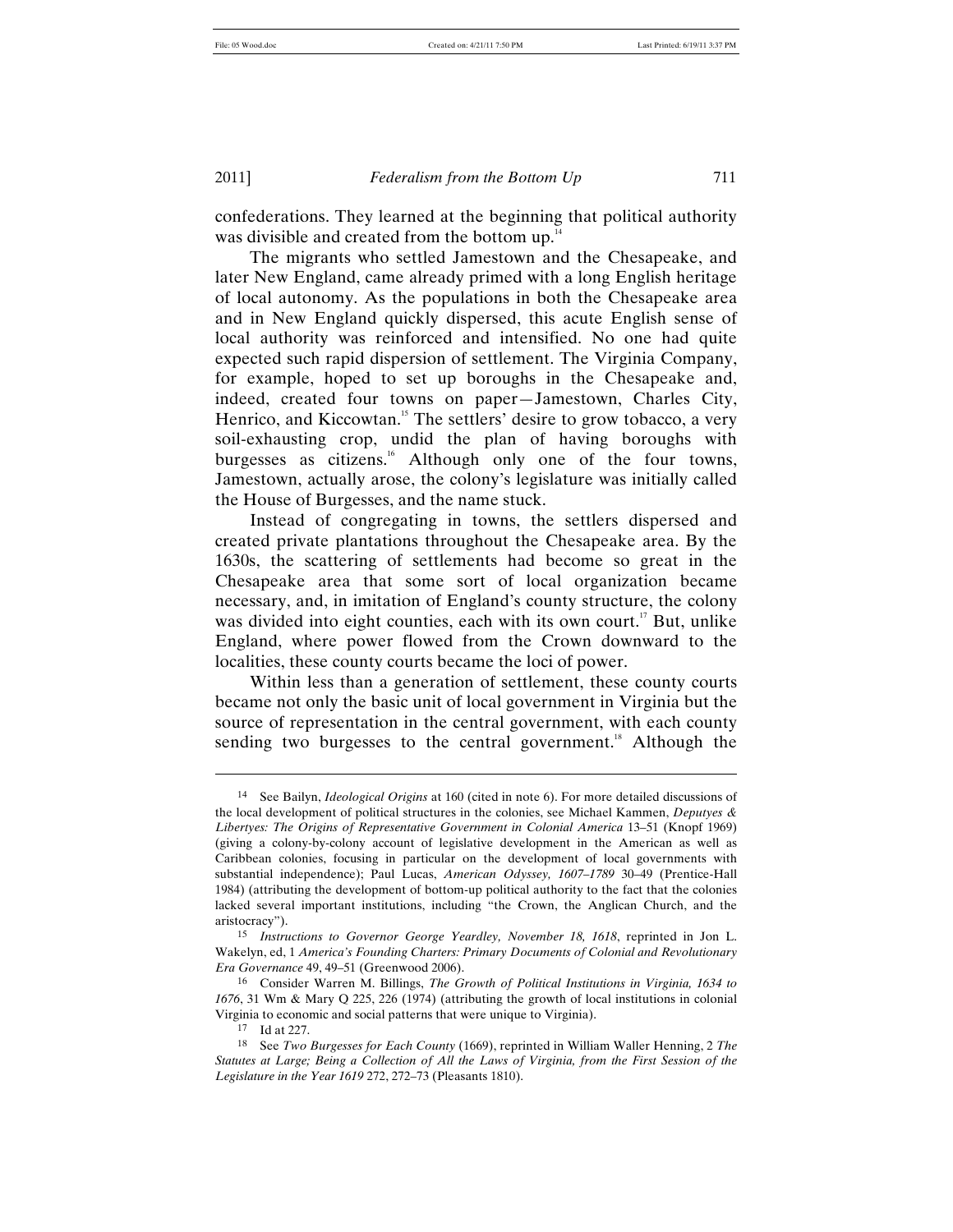parish originally had been the organization for local government, the county soon supplanted it and became the sole authority relating to the central authority in Jamestown. The county courts became powerful, self-perpetuating bodies that combined within themselves various civil, criminal, ecclesiastical, admiralty, and administrative jurisdictions that in England were exercised by different institutions. They assumed the power to deal with orphans, probate wills, collect taxes, regulate morals, supervise the militia, maintain prices, relieve the poor, issue land titles, license taverns, control the parish vestries in fact, the men sitting on the vestries tended to be the same men sitting on the county court—and enact bylaws for their counties. $19$ Central authority remained weak and dependent on power flowing upward from the counties. $20$ 

The same dispersion of people and localization of authority took place in New England. Within months of landing in 1630, the Puritans had created seven towns surrounding Boston.<sup>21</sup> These New England towns became the sole unit of local government. Like the Chesapeake county courts, the town united within itself a host of powers that had been widely shared by different local institutions in England.<sup>22</sup> The parish, the borough, the village, the manor court, the county—all were collapsed into the New England town.

During the first generation of settlement in the New World, the Crown, which in England was considered the source of all local authority, for all intents and purposes simply did not exist. This meant that the local units of government in both the Chesapeake and New England attained extraordinary degrees of autonomy and power without being beholden to the Crown at all. $^{23}$  Indeed, so strong and autonomous did the local authorities become that even the central governments in each of the early colonies in the Chesapeake and New England had difficulty dealing with them. $24$ 

It soon became evident that these central authorities not only often existed at the behest or at the sufferance of the local units but were sometimes also the creatures of the local units. The colony of Connecticut, for example, was created in 1639 when three

<sup>19</sup> See Billings, 31 Wm & Mary Q at 225–32 (cited in note 16).

<sup>20</sup> See id at 232.

<sup>21</sup> See Mark A. Peterson, *The Plymouth Church and the Evolution of Puritan Religious Culture*, 66 New Eng Q 570, 579 (1993).

<sup>22</sup> See Lucas, *American Odyssey* at 94–96 (cited in note 14) (noting that the typical town in Massachusetts Bay Colony had the authority to distribute land, monitor economic progress, elect officials, and maintain public spaces).

<sup>23</sup> See id at 69 (noting that English officials were "appalled by the degree of independence shown by colonies like Massachusetts").

<sup>&</sup>lt;sup>24</sup> See Billings, 31 Wm & Mary Q at 242 (cited in note 16).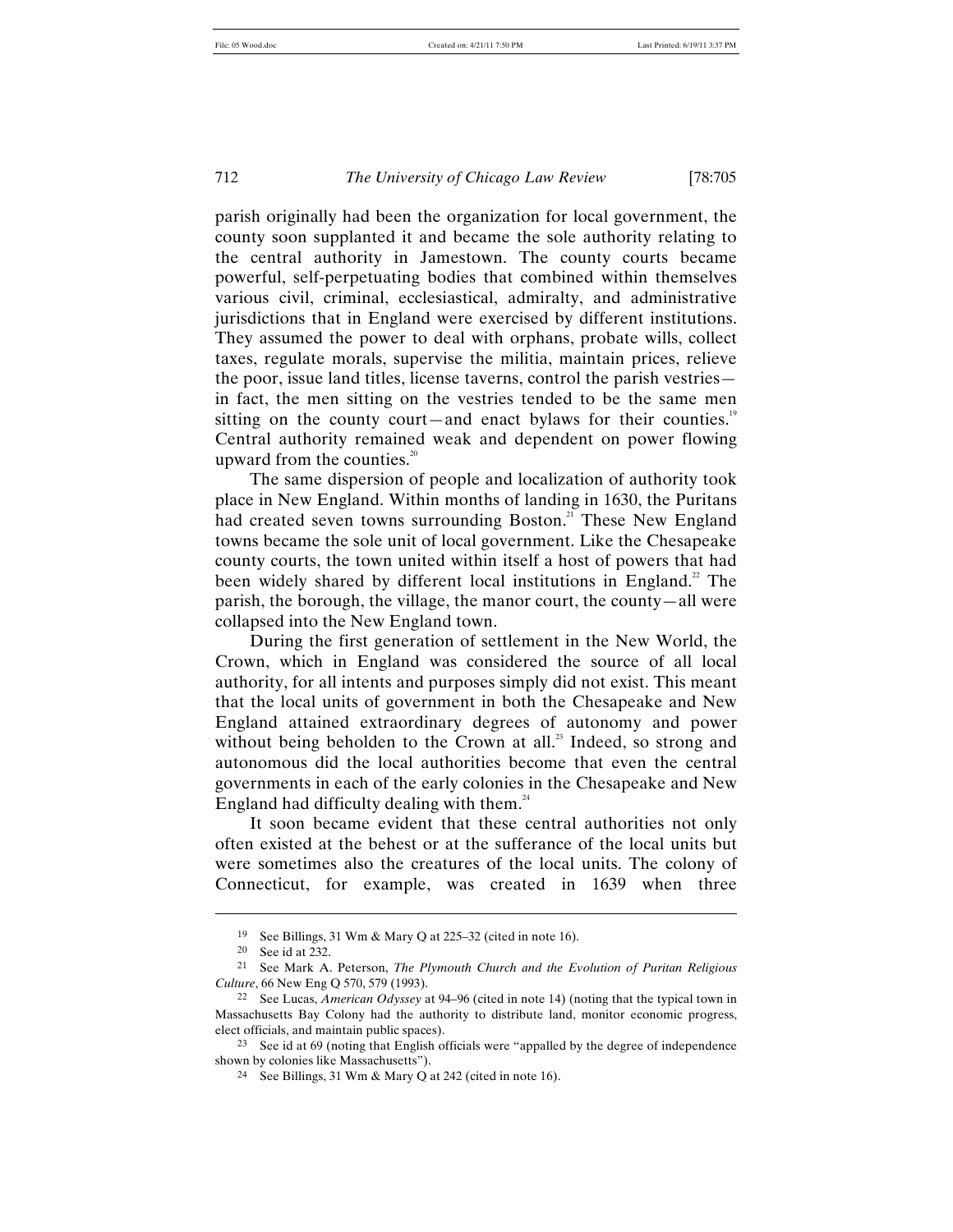independent towns—Hartford, Windsor, and Wethersfield—came together and agreed in a written Fundamental Orders to form a superintending central government.<sup>25</sup> (This is why Connecticut today calls itself the "Constitution State" on its automobile registration plates. 26) These Connecticut colonists had a clear sense that they were putting together a central government from the bottom up. A similar development took place in New Haven in 1643, when a half-dozen or so towns joined together to form a separate colony.<sup>27</sup> In the 1660s, these towns revolted and joined Connecticut.<sup>28</sup> All of this reinforced the view that authority was created by the pooling together of local power from below. In other words, these early settlers were experiencing federalism without any ideological justification whatsoever.

Some towns in New England sometimes belonged to no colony at all. Springfield, for example, existed independently for a decade or so until 1649, when it was finally incorporated into the colony of Massachusetts Bay. Although ostensibly a colony, seventeenthcentury Rhode Island was in reality four more or less independent towns: Providence, founded by Roger Williams; Portsmouth, founded by Anne Hutchinson, in flight from the Puritans in Boston; Newport, founded by William Coddington; and Warwick (or Shawomut, as it was called then) founded by a real radical, Samuel Gorton, who was as cantankerous a character as ever existed in American history. Williams was constantly trying to bring these cranky Puritans together, but they were at each other's throats through most of the seventeenth century. Williams finally got a patent from the Puritan Parliament in 1644,<sup>29</sup> and unified the towns temporarily in 1647,<sup>30</sup> but that central authority remained very weak. The towns could not agree where the colony's government should meet, so they rotated from one town to another. $31$  In the 1650s, the confederation of towns, such as it

<sup>25</sup> See *Fundamental Orders of Connecticut, 1639*, reprinted in Wakelyn, ed, 1 *America's Founding Charters* 125, 125 (cited in note 15).

<sup>26</sup> See Jon O. Newman, *"The Old Federalism": Protection of Individual Rights by State Constitutions in an Era of Federal Court Passivity*, 15 Conn L Rev 21, 21 (1982) (describing the motto as "a designation reflecting our justified pride in having begun the process of civil governance pursuant to a written statement of fundamental law").

<sup>27</sup> Lucas, *American Odyssey* at 42 (cited in note 14) (noting that the town of New Haven united with Fairfield, Guilford, Milford, and Stratford to form the colony of New Haven).

<sup>28</sup> See id.

<sup>29</sup> *Patent for Providence Plantation, March 14, 1643*, reprinted in Wakelyn, ed, 1 *America's Founding Charters* 146, 146–48 (cited in note 15).

<sup>30</sup> See *Acts and Orders Made at the General Court of Election, May 19–21, 1647*, reprinted in Wakelyn, ed, 1 *America's Founding Charters* 148, 148–49 (cited in note 15).

<sup>31</sup> See Kammen, *Deputyes & Libertyes* at 29 (cited in note 14) (noting that a strong sense of localism delayed the actual implementation of a central government by seven years).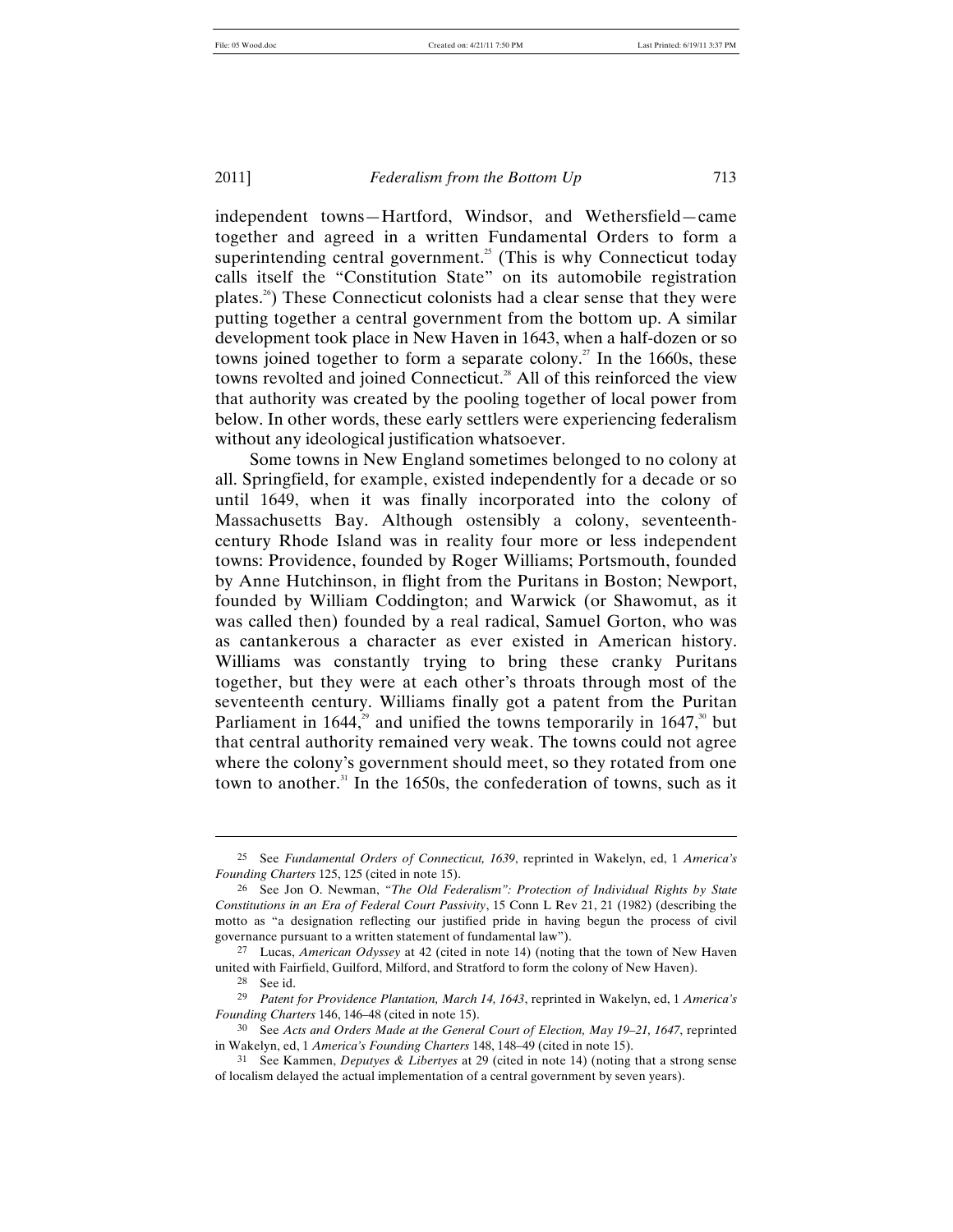was, fell apart.<sup>32</sup> Rhode Island now had two general assemblies, two sets of officials.<sup>33</sup> In the end, the colony was rescued by a man named John Clarke, who, unlike Roger Williams, is virtually unknown today. Although he was a Puritan, Clarke nonetheless succeeded in securing a royal charter from Charles II's government in London in 1663, three years after the ousting of the Puritans and the restoration of the Stuarts.<sup>34</sup> To this day, no one knows quite how he did it, but he saved the colony of Rhode Island. Despite the royal charter, however, near town anarchy continued to exist throughout the seventeenth century. The towns disregarded many laws—from collecting taxes to recording land titles—and scarcely existed as a united colony.<sup>35</sup>

This intense localization of authority that took place in both New England and the Chesapeake was not matched by any corresponding clarification of the relationship between the central and local governments, whether towns or counties. Plymouth Colony is a good example. It was founded in 1620 by Pilgrims who had a patent from the Virginia Company.<sup>36</sup> But they landed in New England—outside of the Virginia Company's claim. They realized this immediately, which is why the Pilgrims drew up the Mayflower Compact, granting them some legal authority to govern themselves.<sup>37</sup> In 1621, they obtained a new patent from the New England Council, which soon went out of business and was superseded by the Massachusetts Bay Charter of 1629.38 So the Pilgrims found themselves in Plymouth with no legal authority whatsoever except from a patent from a company that no longer existed. William Bradford, the great diarist, controlled the patent, such as it was, and ruled rather autocratically.<sup>39</sup> But there were protests from the towns, which by 1640 numbered ten. As the towns scattered westward, the central authority's control over them was steadily weakened. By the 1680s, the towns were in open revolt, refusing to pay taxes to the central government in Plymouth.<sup>40</sup> When

<sup>32</sup> See id.

<sup>33</sup> See George Washington Greene, *A Short History of Rhode Island* 34 (Reid 1877).

<sup>34</sup> See *Charter of Rhode Island and Providence Plantation, July 8, 1663*, reprinted in Wakelyn, ed, 1 *America's Founding Charters* 151, 151–52 (cited in note 15).

<sup>35</sup> See Theodore Dwight Bozeman, *Religious Liberty and the Problem of Order in Early Rhode Island*, 45 New Eng Q 44, 44 (1972).

<sup>36</sup> See Lucas, *American Odyssey* at 36–37 (cited in note 14).

<sup>37</sup> See id at 37.

<sup>38</sup> See generally *Charter of Massachusetts Bay, 1629*, reprinted in Wakelyn, ed, 1 *America's Founding Charters* 82 (cited in note 15).

<sup>39</sup> See Roland Greene Usher, *The Pilgrims and Their History* 204 (Macmillan 1918).

<sup>40</sup> See George D. Langdon Jr, *Pilgrim Colony: A History of New Plymouth, 1620–1691* 233, 244 (Yale 1966).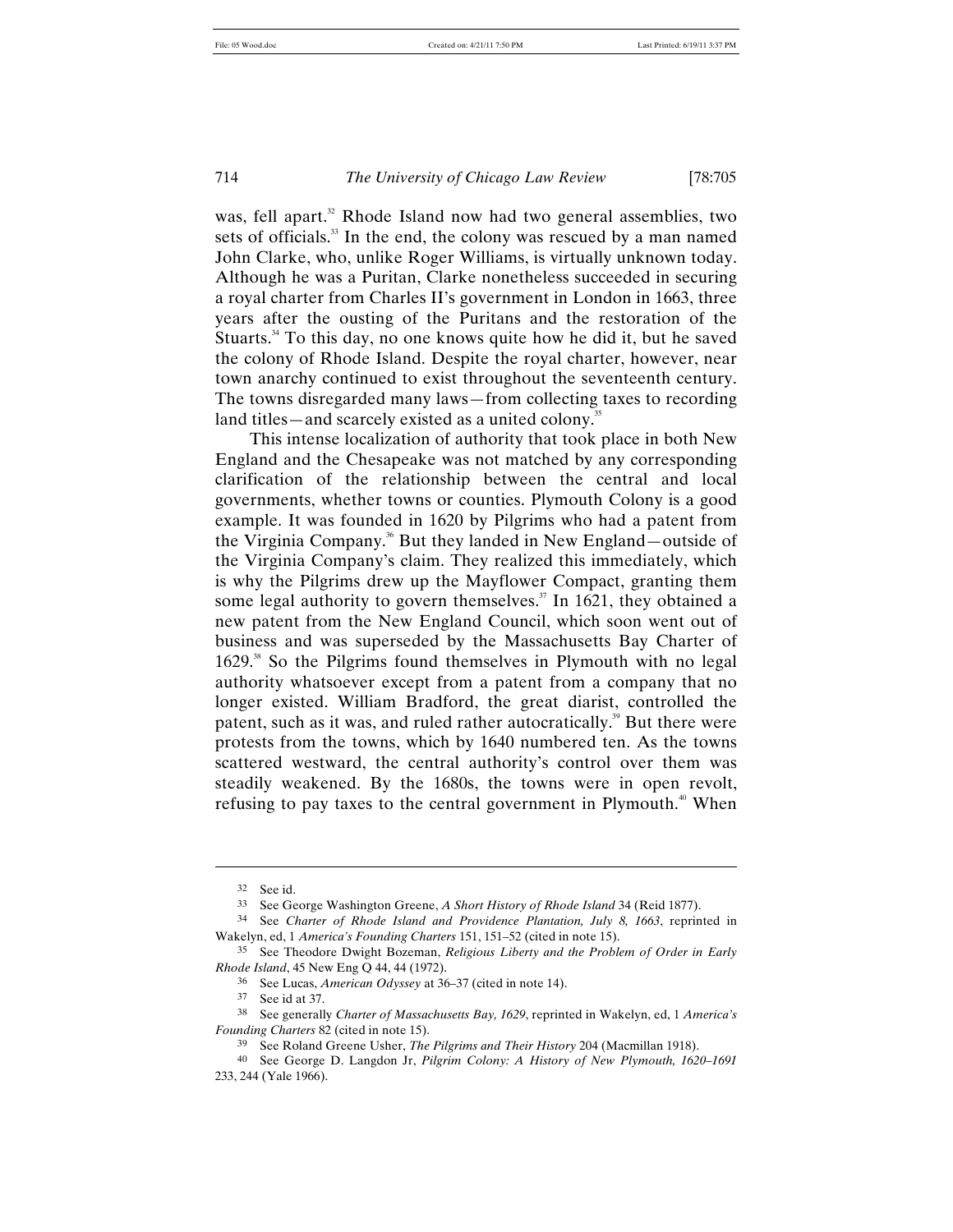Massachusetts Bay acquired a new royal charter in 1691, it inevitably swallowed up the disintegrating Plymouth Colony.<sup>41</sup>

Given this experience of creating government from the bottom up, it was not all that novel for the colonies of New England— Massachusetts Bay, Plymouth, New Haven, and Connecticut—to come together in 1643 to form the New England Confederation (Rhode Island was too insignificant or objectionable to be included). $42$ Because this was more than a century before the Albany Conference, these New Englanders created their confederation without the help of the Iroquois. Although LaCroix mentions the New England Confederation (p 21), she never explains its background. Indeed, she never acknowledges that the idea of parceling out authority from the bottom up—creating different levels of government—was very much a part of American experience from the beginning.

Even the legislatures of the separate colonies were in a sense the products of the bringing together of local authorities. Both the counties in the Chesapeake and the towns in New England demanded voices in the central governments, which, at the outset, were simply the governors and their councils, usually a dozen men or so.<sup>43</sup> Of course, the governors and their councils needed to reach out to the local units, and these mutual interests of the central and local authorities led to the creation of legislatures—composed in the case of Virginia of two burgesses from each county and, in the case of the New England colonies, of two deputies from each town.<sup>44</sup>

In those colonies where strong central and local forces pulled in opposite directions, the legislatures split apart and created bicameral assemblies. This did not happen in Plymouth or until much later in Connecticut because the central governments in those colonies were too weak.<sup>45</sup> But the central government in Massachusetts Bay was especially strong, and it resisted the centrifugal pull of the town authorities. In 1644, a series of disputes between the magistrates and the town deputies came to a head over a case involving Goody Sherman's sow. $46$  Up to then, the magistrates, standing for the central authority, and the deputies, representing local interests, had met

<sup>41</sup> See *New Charter of Massachusetts Bay, 1691*, reprinted in Wakelyn, ed, 2 *America's Founding Charters* 323, 330 (cited in note 15); Lucas, *American Odyssey* at 37 (cited in note 14). 42 See *Articles of Confederation of the United Colonies of New England, August 29, 1643*,

reprinted in Wakelyn, ed, 1 *America's Founding Charters* 273, 273 (cited in note 15).

<sup>43</sup> See Kammen, *Deputyes & Libertyes* at 14, 20–21 (cited in note 14).

<sup>44</sup> Id at  $13, 21-22$ .<br>45 See id at 20, 25

See id at 20–25.

<sup>46</sup> See *John Winthrop's Summary of the Case between Richard Sherman and Robert Keayne*, 4 *Winthrop Papers* 349 (Massachusetts Historical Society 1944).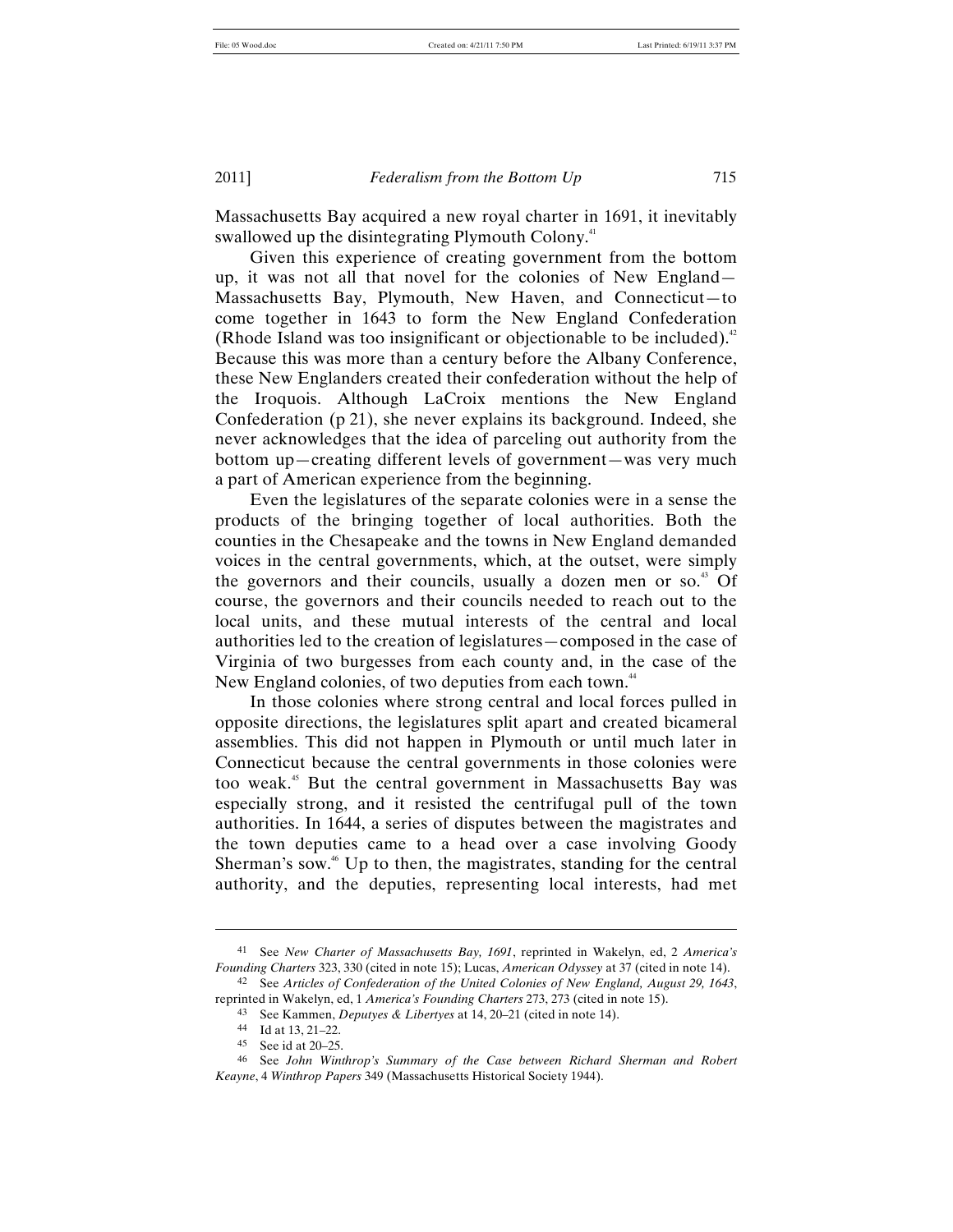together as the General Court. $47$  In this case, the court voted seventeen to fifteen in favor of Sherman, with two magistrates and fifteen deputies for Sherman, and seven magistrates and eight deputies for her opponent, a merchant named Robert Keayne.<sup>48</sup> The magistrates protested, contending that a majority of magistrates should have a negative, or veto, over all decisions. The magistrates eventually won, and the General Court was divided into two houses, with the magistrates in one and the deputies in the other.<sup> $49$ </sup> Virginia had a similar struggle in the 1660s that also led to a bicameral legislature. $50$ 

Although by the eighteenth century this bicameralism was often considered to be an imitation of the English Parliament, with its House of Commons and its House of Lords, its seventeenth-century origins lay in these struggles between local and central authorities.

Yet even as eighteenth-century Americans began regarding their governments as miniature copies of the English Parliament, they continued to think of their legislative representatives in seventeenthcentury terms, as, in effect, ambassadors from their local districts. Not only did the counties and towns require their agents to be residents of the localities they represented and seek to bind them with instructions, they sometimes even refused to pay taxes if their representatives were not present at the time the taxes were voted.<sup>51</sup> They never accepted the idea that their so-called representatives embodied the full authority and power of the people who elected them.

This was what the Americans came to call "actual representation," which by the eighteenth century was very different from the English conception of representation.<sup>52</sup> Although the House of Commons had begun in the thirteenth century as a collection of delegates from particular towns and counties, by the eighteenth century it had come to be thought of as representing the whole commons of England—the entire estate of the people—not particular local units. $53$  Indeed, by the eighteenth century some local English places that continued to send representatives to Parliament had no populations at all; the town of Dunwich, for example, had long since fallen into the North Sea but

<sup>47</sup> See Mark DeWolfe Howe and Louis F. Eaton Jr, *The Supreme Judicial Power in the Colony of Massachusetts Bay*, 20 New Eng Q 291, 294 (1947).

<sup>48</sup> Id at 292.

<sup>49</sup> Id at 294 (claiming that, as a result of this achievement, Sherman's sow has achieved immortality as "the mother of Senates").

<sup>50</sup> See Kammen, *Deputyes & Libertyes* at 16 (cited in note 14).

<sup>51</sup> See Wood, *Creation of the American Republic* at 173–76, 183 (cited in note 6).

<sup>52</sup> See id at 181–82.

<sup>53</sup> See id at 184.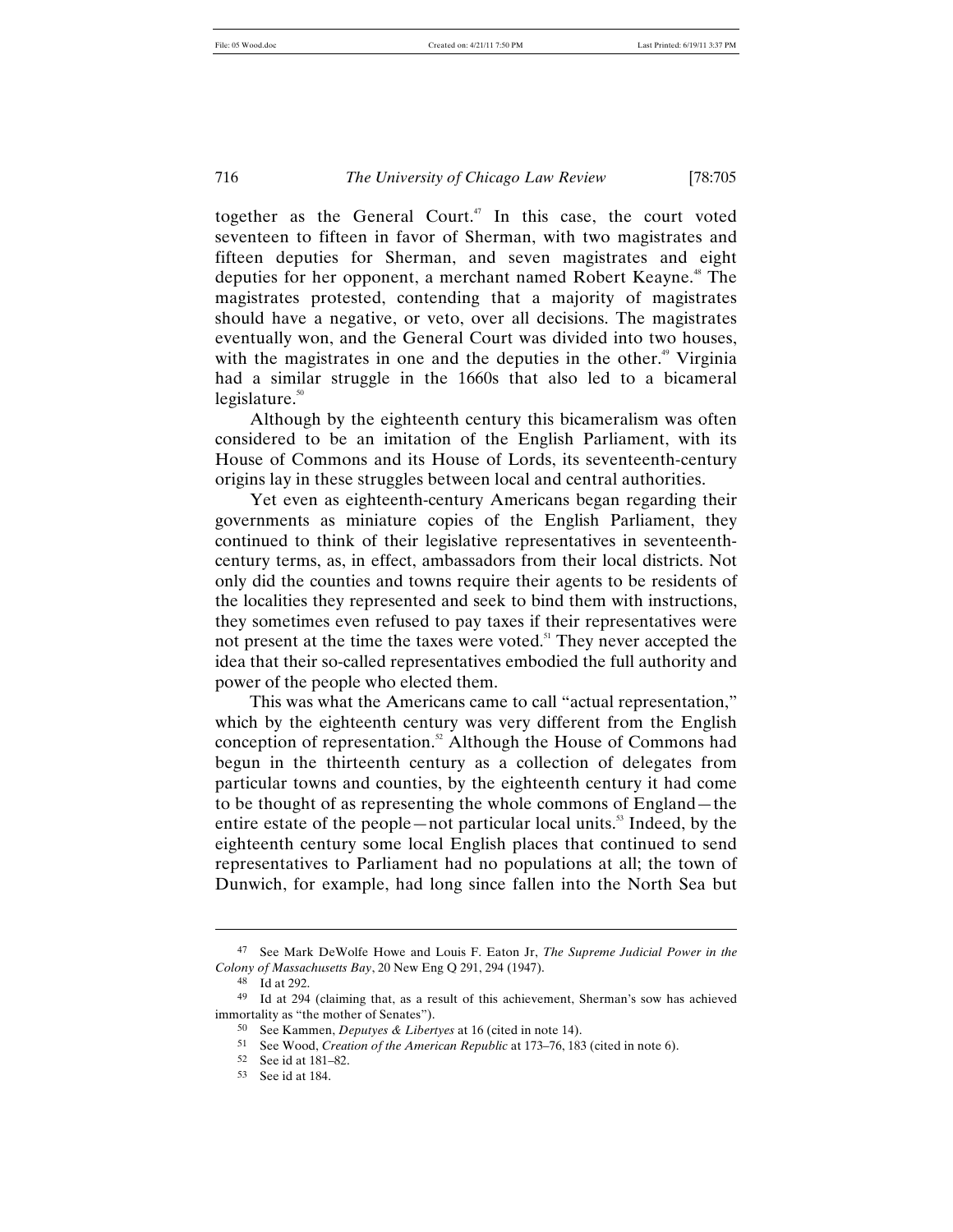continued to send two members to the House of Commons.<sup>54</sup> During the imperial debate of the 1760s and 1770s, the English called their hodgepodge of representation "virtual representation."<sup>55</sup>

Those contrasting ideas of representation, which LaCroix ignores even though they were an important part of the imperial debate, were actually aspects of a larger difference of opinion over the nature of state power. Because Americans tended to think of government as a pooling together of power from below, they never really developed, as the English did, a modern sense of state power. Because the state bureaucracy of the English Crown never reached deeply into the colonial localities, for the colonists state authority had generally remained an extraneous and alien force; when it did touch them, as it did with trade regulations, it was usually hostile and susceptible to corruption. Consequently, Americans came to think of state power as something distant and dangerous.

LaCroix believes that "the story of federalism<sup>[]</sup> ... begins with the constitutional crisis of the 1760s, in which the background fact of multiplicity, of institutional overlap, that characterized the British Empire began to give way to a new normative vision in which multiplicity itself was a potential source of governmental authority" (p 34). She means that the Americans' experience with multiple layers of authority in the empire, their colonial legislative dealings with the Crown and Parliament, not their local experience within the colonies themselves, which she takes no notice of, was the source of their eventual ideological endorsement of federalism. The ideology of federalism, says LaCroix, was "a radical conviction that legislative power could be split into multiple heads, each associated with a set of particular substantive activities" (p 36).

Although LaCroix spends some time analyzing previous constitutional studies of the imperial debate, especially those dealing with the external–internal distinction, much of her account of the imperial debate in the 1760s follows conventional lines. The British government's enactment of the Stamp  $Act^5$  in 1765 aroused a firestorm of opposition in America. The colonists argued that the stamp tax, levied on a variety of paper products, was an unconstitutional violation of their rights as Englishmen—that they could not be taxed without their consent, and that consent could be given only by their representatives in their respective colonial legislatures, not by Parliament. The problem was that the colonists

<sup>54</sup> See John Cannon, *Parliamentary Reform, 1640–1832* 30 (Cambridge 1972).

<sup>55</sup> See Wood, *Creation of the American Republic* at 173–76 (cited in note 6) ("Men did not actually have to vote for members of Parliament to be represented there.").

<sup>56</sup> 5 Geo III, ch 12 (1765).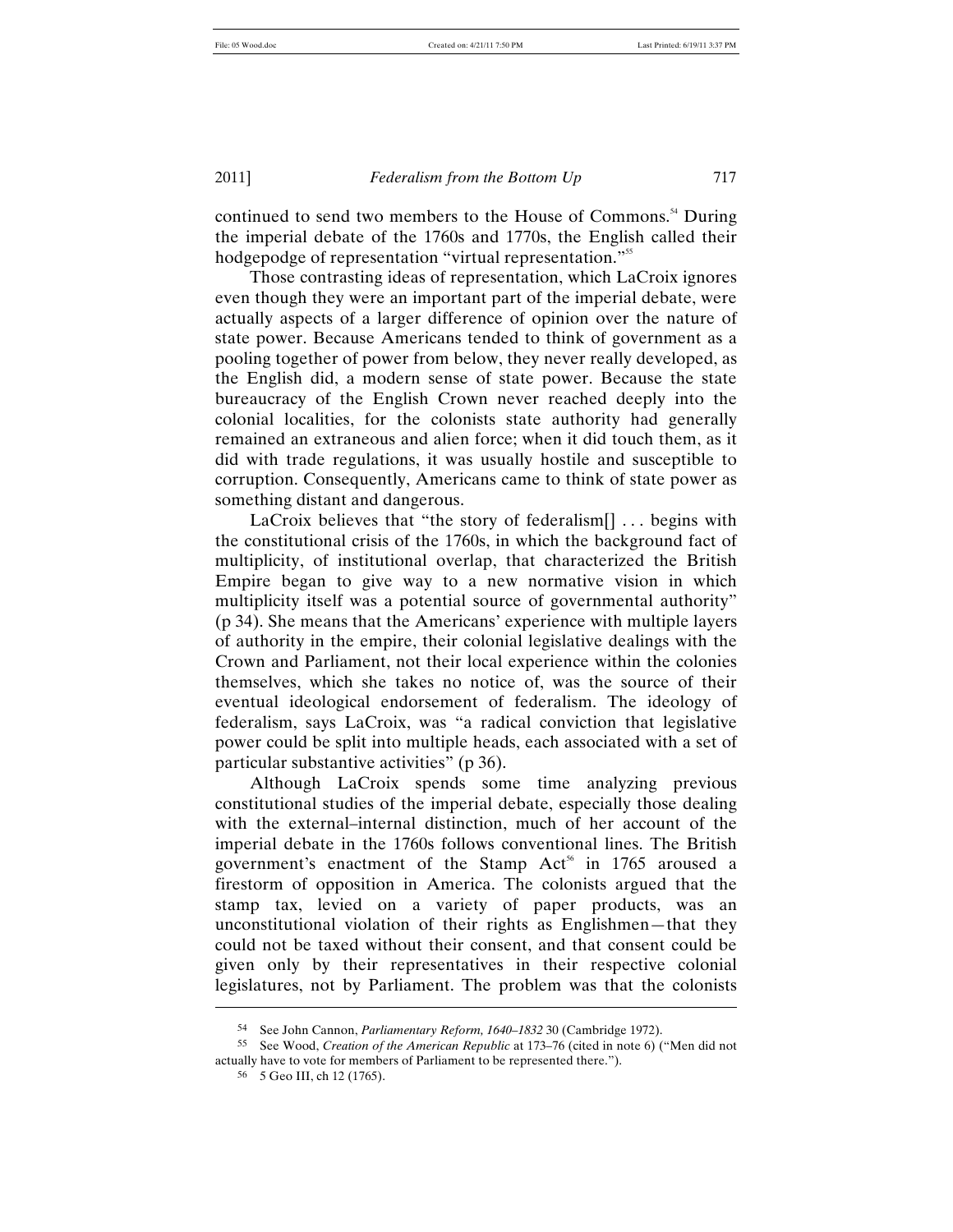had earlier agreed implicitly to duties levied by Parliament for the regulation of their trade, namely the Molasses Act of  $1733$ .<sup>57</sup> To explain this distinction, some colonists suggested that taxes that were internal, such as a stamp tax, could be levied only by their colonial assemblies, but other taxes that were external, such as the molasses duty, could be levied by Parliament.<sup>58</sup> In order to justify her case for the ideological origins of federalism, LaCroix highlights the colonists' various struggles in 1765 to define separate spheres of authority and to separate internal matters from those that were external (pp 44–51, 59–64). By distinguishing between their internal jurisdiction and their external relation to Britain, some colonists, she writes, "moved toward a conception of government in which lawmaking authority was not only divided but was divided along lines that parceled out certain substantive, nondiscretionary heads of legislation to each level of government" (p 59).

Parliament repealed the Stamp Act in  $1766$ ,<sup>59</sup> but at the same time it passed the Declaratory Act, which stated that Parliament had the right to legislate for the colonies "in all Cases whatsoever."<sup>60</sup> This expression of Parliament's sovereignty was an attempt to cover its embarrassment in having to repeal the Stamp Act.

Thinking that the colonists would be willing accept external taxes (largely because of Benjamin Franklin's testimony before the House of Commons), Chancellor of the Exchequer Charles Townshend in 1767 had Parliament levy duties on a list of colonial imports. $61$  The colonists reacted strongly to these Townshend duties, and in a series of writings, the most important being John Dickinson's *Letters from a Farmer in Pennsylvania* of 1767–1768,<sup> $\alpha$ </sup> vigorously denied Parliament's authority to levy any taxes whatsoever on the colonists (pp 60–63). The Americans, however, continued to accept the authority of Parliament to regulate their trade, the difference being determined by the purpose behind the parliamentary act—whether it was for the raising of revenue or for the controlling of imperial trade (p 62).

<sup>57</sup> 6 Geo II, ch 13. See also John Phillip Reid, *Constitutional History of the American Revolution: The Authority to Tax* 166–70 (Wisconsin 1987) (recounting arguments by Edmund Burke that the colonies had accepted taxation in the form of the Molasses Act as part of a universal compromise).

<sup>58</sup> See Reid, *Constitutional History of the American Revolution* at 35–39 (cited in note 57).

<sup>59</sup> An Act Repealing the Stamp Act, 6 Geo III, ch 11 (1766).

<sup>60</sup> 6 Geo III, ch 12 (1766).

<sup>61</sup> See Revenue Act of 1767, 7 Geo III, ch 46. See also Eliga H. Gould, *Liberty and Modernity: The American Revolution and the Making of Parliament's Imperial History*, in Jack P. Greene, ed, *Exclusionary Empire: English Liberty Overseas, 1600–1900* 112, 123–24 (Cambridge 2010).

<sup>62</sup> John Dickinson, *Letters from a Farmer in Pennsylvania, to the Inhabitants of the British Colonies* (Scholarly 1969) (originally published 1768).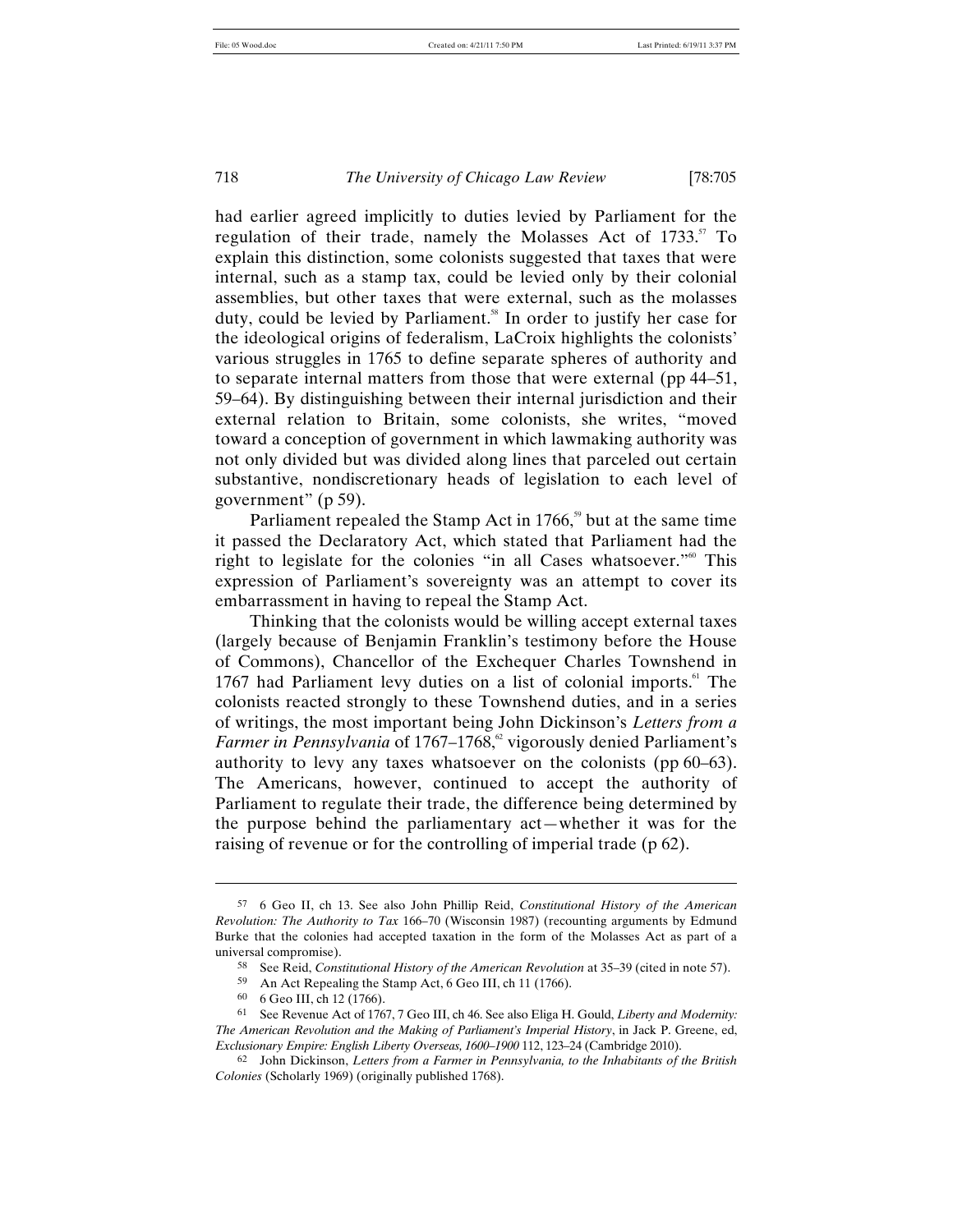From this point, LaCroix's account begins to get muddy. She quite rightly emphasizes the colonists' confusion as they groped to make sense of their previous experience in the British Empire. From the seventeenth century on they had accepted Parliament's right to pass navigation acts regulating their trade; but they knew instinctively that they could never allow Parliament to tax them. As the Stamp Act Congress declared in 1765, the colonists knew "[t]hat it is inseparably essential to the Freedom of a People, and the Undoubted Right of Englishmen, that no Taxes be imposed on them, but with their own Consent, given personally or by their Representatives."<sup>63</sup> And since "the People of these Colonies are not and from their local Circumstances cannot be Represented in the House of Commons in Great Britain," they concluded that the only representatives who could speak for them in their colonies were "persons chosen therein, by themselves"; and, therefore, it was crystal clear to them that "no Taxes ever have been or can be constitutionally imposed on them but by their respective Legislatures."<sup>64</sup> This was the American position staked out at the very outset of the imperial debate, and despite all of the colonists' subsequent stumbling and fumbling, this position was never shaken.

Because every Englishman in the mother country agreed with the premise that no one could be taxed without his consent, the problem was initially one of representation. English officials argued that even though the colonists could not vote for members of Parliament they were virtually represented in the House of Commons in the same manner as other Englishmen who did not elect members of Parliament, such as the residents of the burgeoning cities of Birmingham and Manchester.<sup>65</sup> As far as most Englishmen were concerned, election was not the criterion of representation. Once in the House of Commons, the representative was not supposed to speak for any particular constituency but for the commons as a whole; in fact, the members of Parliament did not even have to reside in the districts that they nominally represented.<sup>66</sup>

Because the Americans' experience with representation was very different, believing as they did in the explicitness of consent and in the closest possible ties between themselves and their elected agents, they could never accept the British argument. Instead, they invoked their long experience with actual representation to explain what they meant

 $\overline{a}$ 

<sup>63</sup> *Journal of the Stamp Act Congress* (1765), reprinted in C.A. Weslager, *The Stamp Act Congress* 181, 201 (Delaware 1976).

<sup>64</sup> Id.

<sup>65</sup> See Wood, *Creation of the American Republic* at 174–76 (cited in note 6).

<sup>66</sup> See Cannon, *Parliamentary Reform* at 4 (cited in note 54).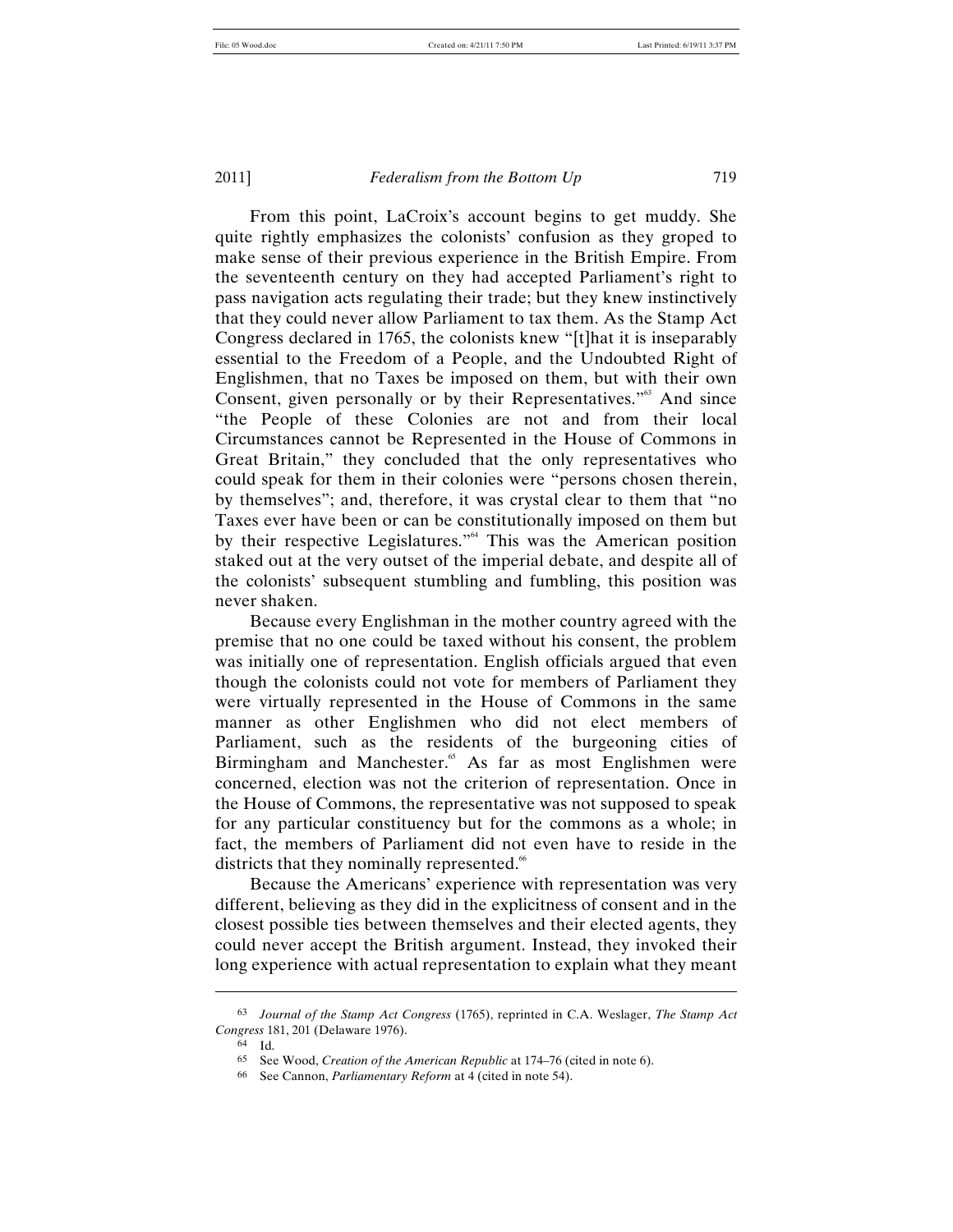when they said that "their local circumstances" prevented them from being virtually represented in the British House of Commons.<sup>67</sup> Since LaCroix does not deal with these contrasting conceptions of representation, she skips right by this important stage of the imperial debate.

As the colonists struggled to explain the distinction they were trying to draw between taxation and trade regulation, they eventually ran up against the English doctrine of sovereignty—that is, the mainstream British idea that there must be in every state one final, supreme, indivisible lawmaking authority. Although the Declaratory Act had been a robust assertion of the doctrine of parliamentary sovereignty, LaCroix apparently believes that "the idea of sovereignty in this period can be seen as an ill-defined concept relating to the legitimate source of 'right,' as opposed to mere 'power,' within a given polity" (p 83). Maybe most colonists had a hazy view of the concept, as their struggles to draw distinctions and create separate spheres of authority demonstrated, but certainly most British imperial officials did not. LaCroix scarcely acknowledges the existence of William Knox's ministerial pamphlet of 1769, *The Controversy between Great Britain and Her Colonies Reviewed*, even though it was the most important statement of the official British position in the entire period.

In his pamphlet, Knox mocked the colonists' efforts to draw distinctions between taxes for revenue and those for trade regulations and laid out the logic of the doctrine of sovereignty. Sovereignty could not be divided, Knox contended. If the colonists conceded even "in one instance" that Parliament had authority over them, then, said Knox, they had to admit that they were members "of the same community with the people of England" and thus under the sovereign authority of Parliament.<sup>68</sup> But if Parliament's authority over the colonists were denied "in any particular," then it must be denied in "all instances" and the union dissolved.<sup>69</sup> "There is no alternative: either the Colonies are part of the community of Great-Britain, or they are in a state of nature with respect to her, and in no case can be subject to the jurisdiction of that legislative power which represents her community, which is the British parliament."<sup>70</sup>

The colonists did not want to be faced with such stark alternatives, and in numerous writings they kept trying to create

 $\overline{a}$ 

<sup>67</sup> See Wood, *Creation of the American Republic* at 176 (cited in note 6).

<sup>68</sup> William Knox, *The Controversy between Great Britain and Her Colonies Reviewed* 21–22 (Mein and Fleeming 1769).

<sup>69</sup> Id at 22.

<sup>70</sup> Id.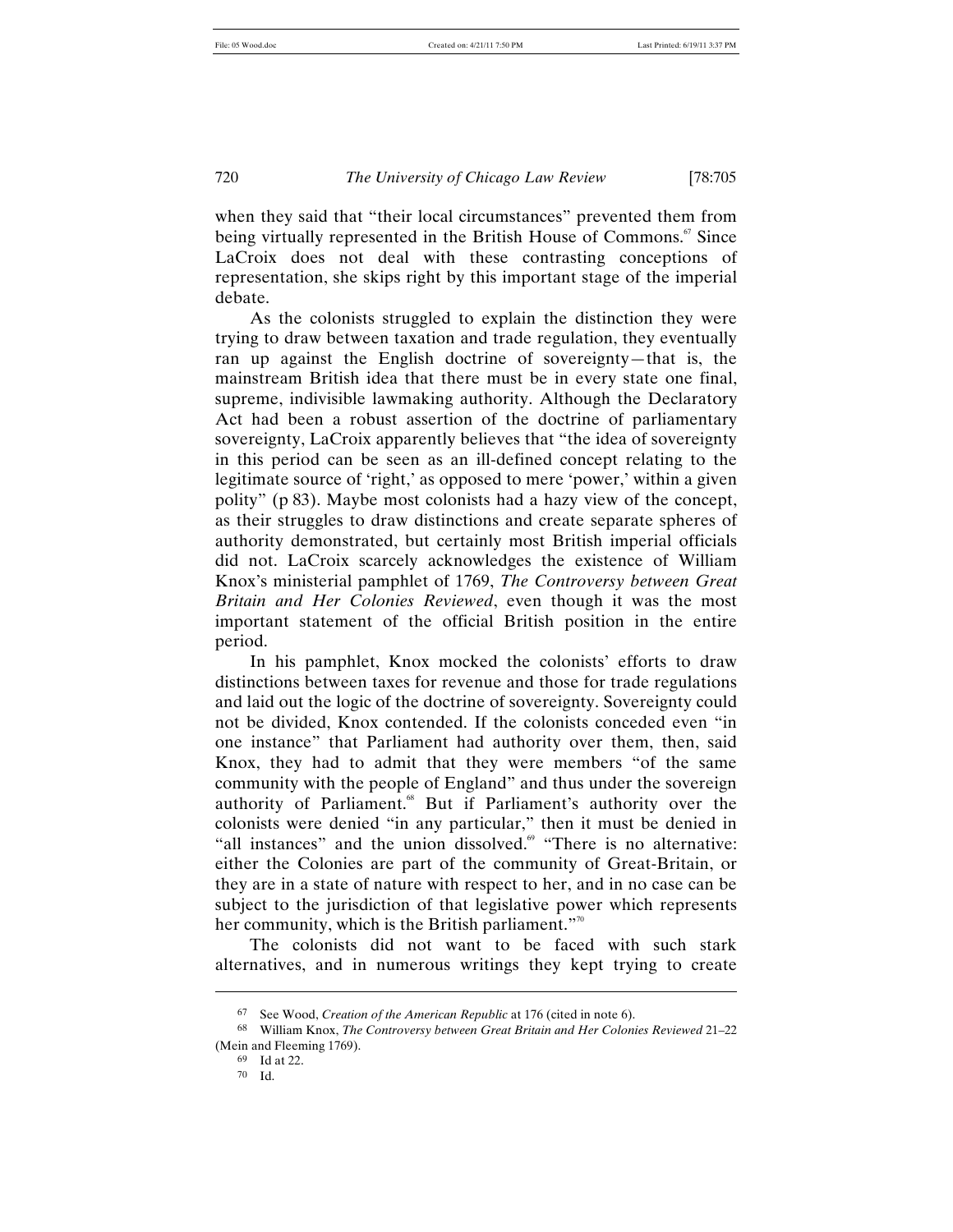l

#### 2011] *Federalism from the Bottom Up* 721

separate spheres of power and to distinguish between taxation and trade regulation.<sup>71</sup> But to no avail. The British officials kept throwing the logic of sovereignty in their faces, raising over and over again the specter of *imperium in imperio*, a power within a power.

The climax came in January 1773 with Governor Thomas Hutchinson's speeches to the Massachusetts General Court. LaCroix spends a good deal of time on this clash between Governor Hutchinson and the Massachusetts legislature (pp 72–100), but she does not seem to have fully grasped its consequences. Hutchinson in his arrogance and innocence believed that the colonists had no real choice in the matter, and he thus confronted the General Court with the logic of sovereignty that Knox had laid out earlier. "I know of no Line," he told the Massachusetts legislature,

that can be drawn between the supreme Authority of Parliament and the total Independence of the Colonies. It is impossible there should be two independent Legislatures in one and the same State, for although there may be but one Head, the King, yet the two Legislative Bodies will make two Governments as distinct as the Kingdom of England and Scotland before the Union.<sup>72</sup>

Traditional Whigs like Hutchinson could not imagine any libertyloving Englishmen choosing to be outside the authority of that bulwark of English liberty, Parliament.

The Massachusetts Council, or upper house, sought to evade the logic of sovereignty and the dangerous choice and, like many of the earlier respondents to Knox's pamphlet, denied that the alternatives were as stark and narrow as Hutchinson contended. Parliament had to be limited in some way, the Council said; the problem was how to determine those limitations.<sup>73</sup> Even though the Council's position garnered little or no support in Massachusetts or elsewhere, LaCroix believes that it "had taken a crucial step toward articulating a new vision of sovereignty" (p 95).

For its part, the House of Representatives took a much stronger line, and one that was popular and supported elsewhere in the colonies. In the end, the House did not try to articulate a new vision of sovereignty but instead accepted the logic of the Blackstonian idea

<sup>71</sup> See, for example, Dickinson, *Letters from a Farmer* at 66 (cited in note 62).

<sup>72</sup> *The Speeches of His Excellency Governor Hutchinson to the General Assembly of the Massachusetts-Bay. At a Session Begun and Held on the Sixth of January, 1773. With the Answers of His Majesty's Council and the House of Representatives Respectively* 11 (Edes and Gill 1773) (Gov Hutchinson).

<sup>73</sup> See id at  $18-19$  (Rep Brattle, et al); id at  $86-87$  (Rep Gray, et al).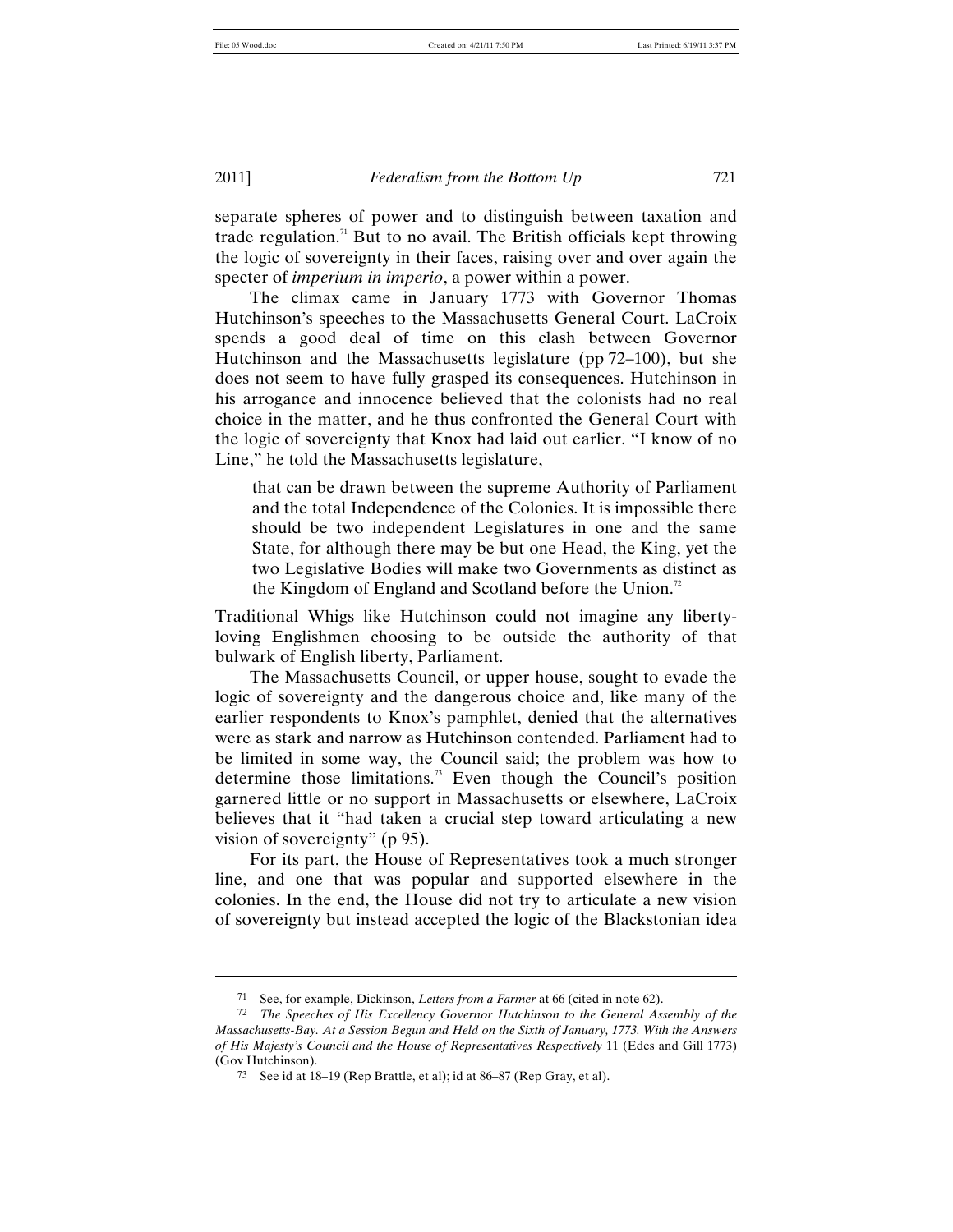l

722 *The University of Chicago Law Review* [78:705

of sovereignty, which is what all the colonial leaders eventually did.<sup>74</sup> "Your Excellency tells us, 'you know of no Line that can be drawn between the Supreme Authority of Parliament and the total Independence of the Colonies.'" The House declared:

If there be no such Line, the Consequence is, either that the Colonies are the Vassals of the Parliament, or, that they are totally independent. As it cannot be supposed to have been the Intention of the Parties in the Compact, that we should be reduced to a State of Vassalage, the Conclusion is, that it was their Sense, that we were thus Independent.<sup>75</sup>

The House then went on to more or less accept Hutchinson's logic that Parliament and the General Court were in fact two independent legislative bodies tied together in the empire with a common head in the king. $76$ 

LaCroix analyzes this debate over sovereignty in the strangest manner. "The essence of the General Court's break with imperial constitutional theory," she writes, "was its members' insistence that the ultimate source of political authority could be divided, rather than that it could be shifted wholesale to reside, still unitary, in a different location within the political community" (p 96). She assumes that the colonists somehow were able to evade Knox's and Hutchinson's logic; they could get away with denying Parliament's authority to tax them but at the same time acknowledge its right to regulate their trade. By contemplating a system in which they "lived under two layers of legislative authority," the colonists, she concludes, "had begun to abandon existing understandings of supremacy as requiring a single dominant power" (p 84). They had also begun "to reject the Blackstonian concept of indivisible sovereignty" (p 84). They were, of course, doing nothing of the sort.

No scholar has described the imperial debate in quite the way LaCroix has. Every historian of the period has seen the leading colonial writers as more or less accepting the logic of sovereignty; but instead of locating it in Parliament, the American leaders, like the Massachusetts House of Representatives in 1773, placed it in each of their separate colonial legislatures. This was an intellectual adjustment, not a substantive one, as Americans had usually acted as if their separate colonial legislatures were miniature parliaments.

<sup>74</sup> See Wood, *Creation of the American Republic* at 350–52 (cited in note 6). See also text accompanying note 9.

<sup>75</sup> *The Speeches of His Excellency* at 56 (cited in note 72) (Rep Adams, et al).

<sup>76</sup> See Wood, *Creation of the American Republic* at 350 (cited in note 6).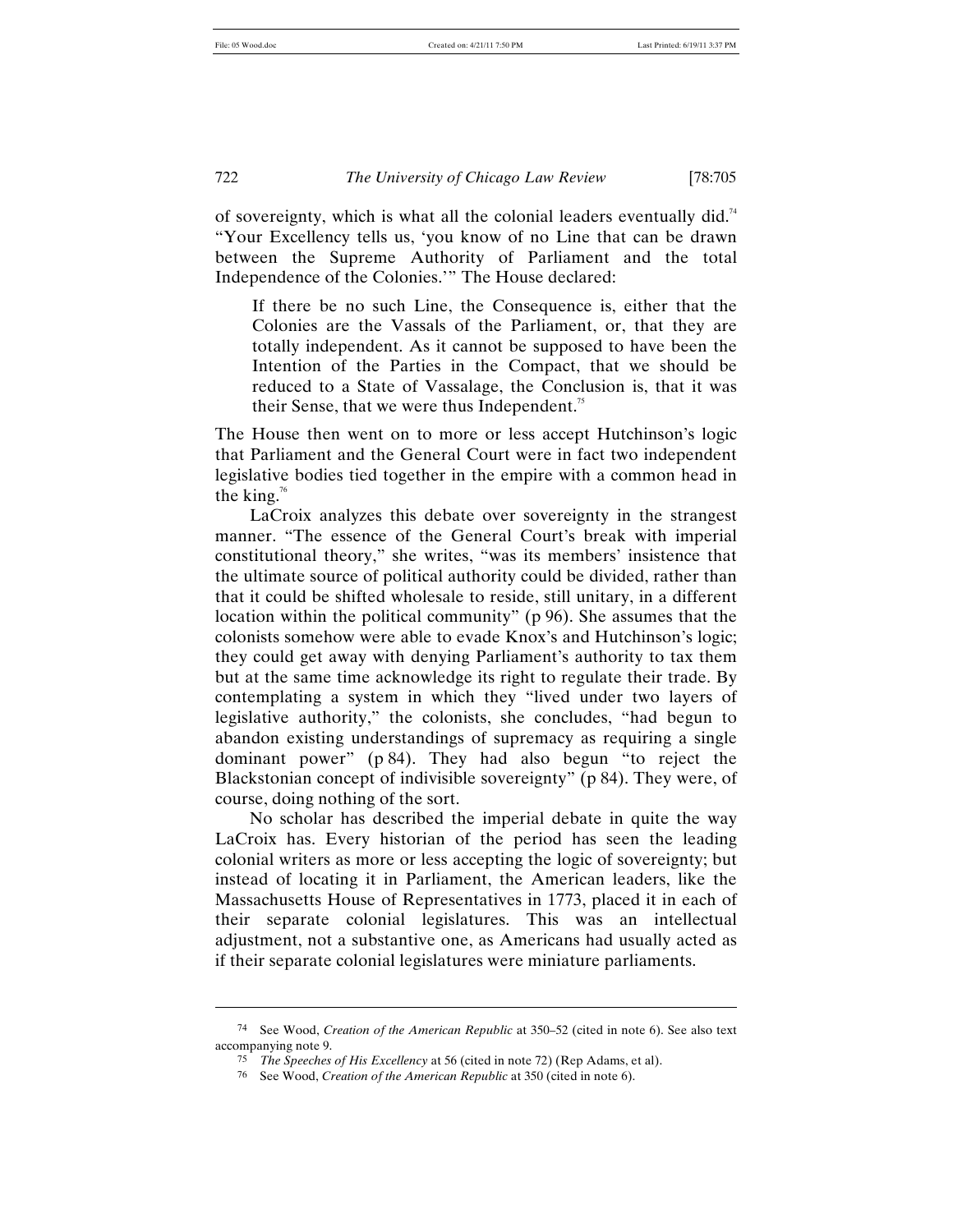Thus, by 1774, the colonial spokesmen reached a position that has been called a "commonwealth" theory of the empire, $\overline{a}$  referring to the British theory of the Commonwealth that was eventually codified in the Statute of Westminster of 1931. <sup>78</sup> As James Wilson put it in a pamphlet published in 1774, "[A]ll the different members of the British empire are distinct states, independent of each other, but connected together under the same sovereign in right of the same crown."79 LaCroix describes Wilson's argument as a challenge to "Blackstone's unitary view of sovereignty," when in fact it was a concession to it (p 125).

One by one, all of the leading Revolutionaries—John Adams, Thomas Jefferson, Benjamin Franklin, and Alexander Hamilton accepted the logic of sovereignty but relocated it in their separate legislatures. Two legislatures in the same state, wrote Hamilton in 1775, "cannot be supposed, without falling into that solecism in politics, of *imperium in imperio*."80 John Adams agreed. Two supreme authorities could not exist in the same state, he said, "any more than two supreme beings in one universe."<sup>81</sup> Therefore it was clear, concluded Adams, "that our provincial legislatures are the only supreme authorities in our colonies."<sup>82</sup> They were held together in the empire by their common tie to the Crown. Because such a colonial view greatly enhanced the role of the monarch at the expense of Parliament, it was viewed with alarm by Whig politicians in Britain; it seemed to suggest a resurgence of prerogative power and thus smacked of Toryism.

Somehow LaCroix has convinced herself that these patriot leaders had not really accepted the logic of sovereignty—that there must be in every state one final, indivisible, supreme lawmaking power—but instead had "sought to adapt what had originally been an ad hoc structure of royal charter and local assembly into a newly conceived vision of divisible legislative sovereignty" (p 90). In place of the Blackstonian vision of indivisible and unitary sovereignty, the

<sup>77</sup> See Randolph G. Adams, *Political Ideas of the American Revolution: Brittanic-American Contributions to the Problem of Imperial Organization, 1765 to 1775* 65–85 (Barnes & Noble 1958) (originally published 1922).

<sup>78</sup> 22 & 23 Geo V, ch 4 (1931).

<sup>79</sup> James Wilson, *Considerations on the Nature and Extent of the Legislative Authority of the British Parliament, 1774*, in Kermit L. Hall and Mark David Hall, eds, 1 *Collected Works of James Wilson* 3, 30 n r (Liberty Fund 2007).

<sup>80</sup> Alexander Hamilton, *The Farmer Refuted* (Feb 5, 1775), in Henry Cabot Lodge, ed, 1 *The Works of Alexander Hamilton* 53, 176 (G.P. Putnam's Sons 1904).

<sup>81</sup> John Adams, *Novanglus 7* (Mar 6, 1775), in John Adams and Jonathan Sewall, *Novanglus and Massachusettensis* 78, 83 (Hews & Goss 1819).

<sup>82</sup> Id.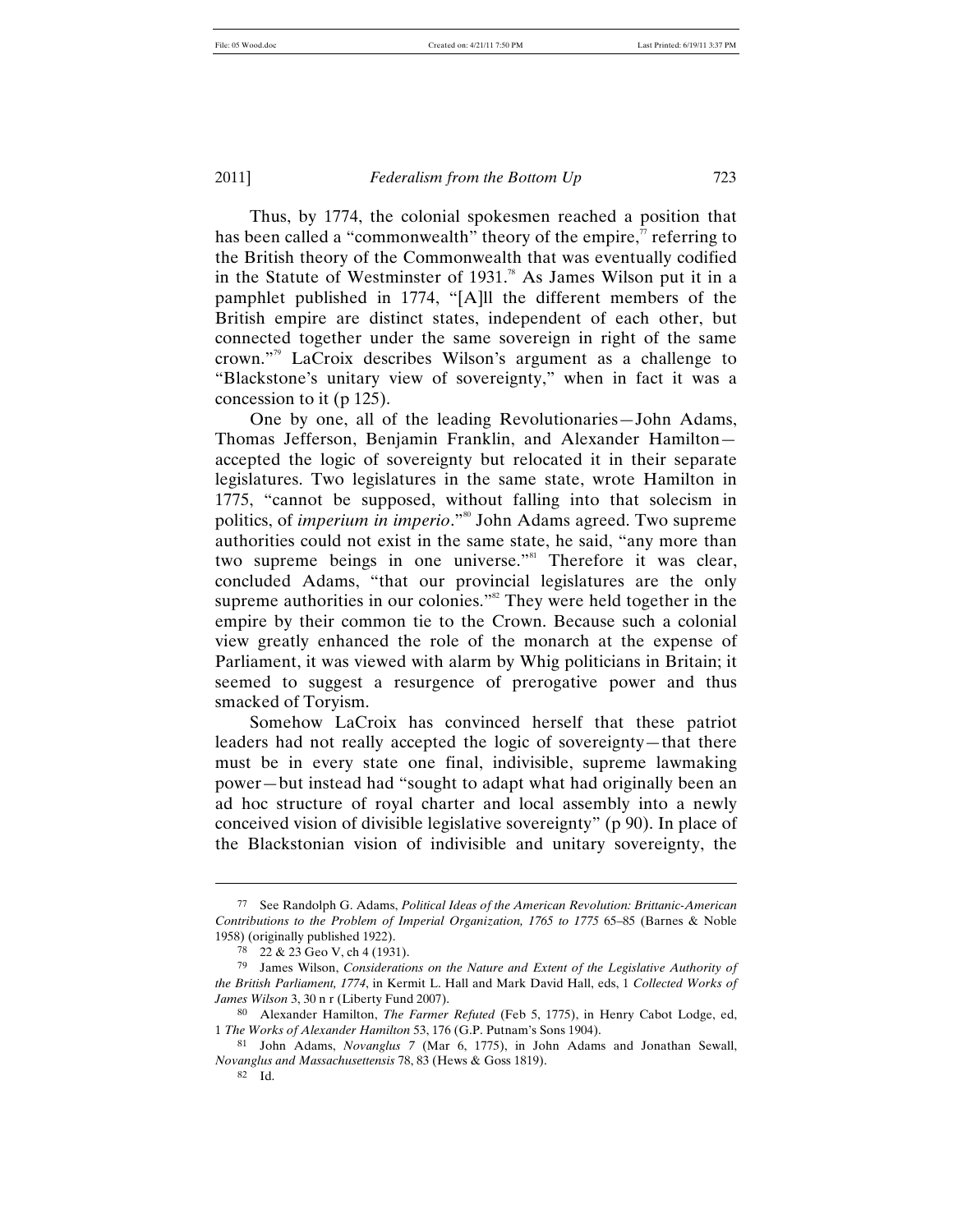colonists, she contends, were in the process of creating a "federal vision in which divided authority was neither a solecism nor an ad hoc practice, but a foundational principle" (p 101).

LaCroix seems to believe that this commonwealth theory of empire worked out by 1774—that the colonists were not under Parliament's authority at all and that each colonial legislature was sovereign and tied to Britain only through the king—constituted a new federal vision, when in fact it was largely a belated and pragmatic acknowledgment of the logic of sovereignty. If it were in truth a vision, it was not a very clear one, for it did not explain in any satisfactory way the colonists' previous experience in the empire, because Parliament had continually regulated their trade. This is why the First Continental Congress in 1774 rather awkwardly had to "cheerfully consent" to future parliamentary regulation of colonial trade "from the necessity of the case, and a regard to the mutual interest of both countries."<sup>83</sup>

LaCroix does not mention this embarrassing concession by the Congress, which scarcely seems to constitute any sort of "foundational principle" (p 101). The colonists did stick to their commonwealth theory of the empire to the end. This is why the colonists, many of them being good lawyers, scrupulously avoided any reference to Parliament in the Declaration of Independence, even though most of their oppression had come from acts of Parliament. If they were tied solely to the Crown and not under Parliament's authority, they needed to cut only that tie to be independent.

Given the Americans' long experience with parceling power from the bottom up and their deeply rooted sense of each colony's autonomy, forming the Articles of Confederation posed no great theoretical problems. Thirteen independent and sovereign states came together to form a treaty that created a "firm league of friendship,"<sup>84</sup> a collectivity not all that different from the present-day European Union. Although LaCroix believes that the Articles "embodied the governmental multiplicity for which American Whigs had argued since the Stamp Act debates of the 1760s," she acknowledges that the Articles involved "little in the way of explicit constitutional theory" (pp 128–29). She does not seem to realize that the Confederation Congress was merely a replacement for the Crown. It possessed the Crown's former prerogative powers, but it could not tax or regulate

<sup>83</sup> *Resolution and Declaration of Rights in Continental Congress, October 1774*, reprinted in Wakelyn, ed, 2 *America's Founding Charters* 646, 648 (cited in note 15).

<sup>84</sup> Articles of Confederation Art III.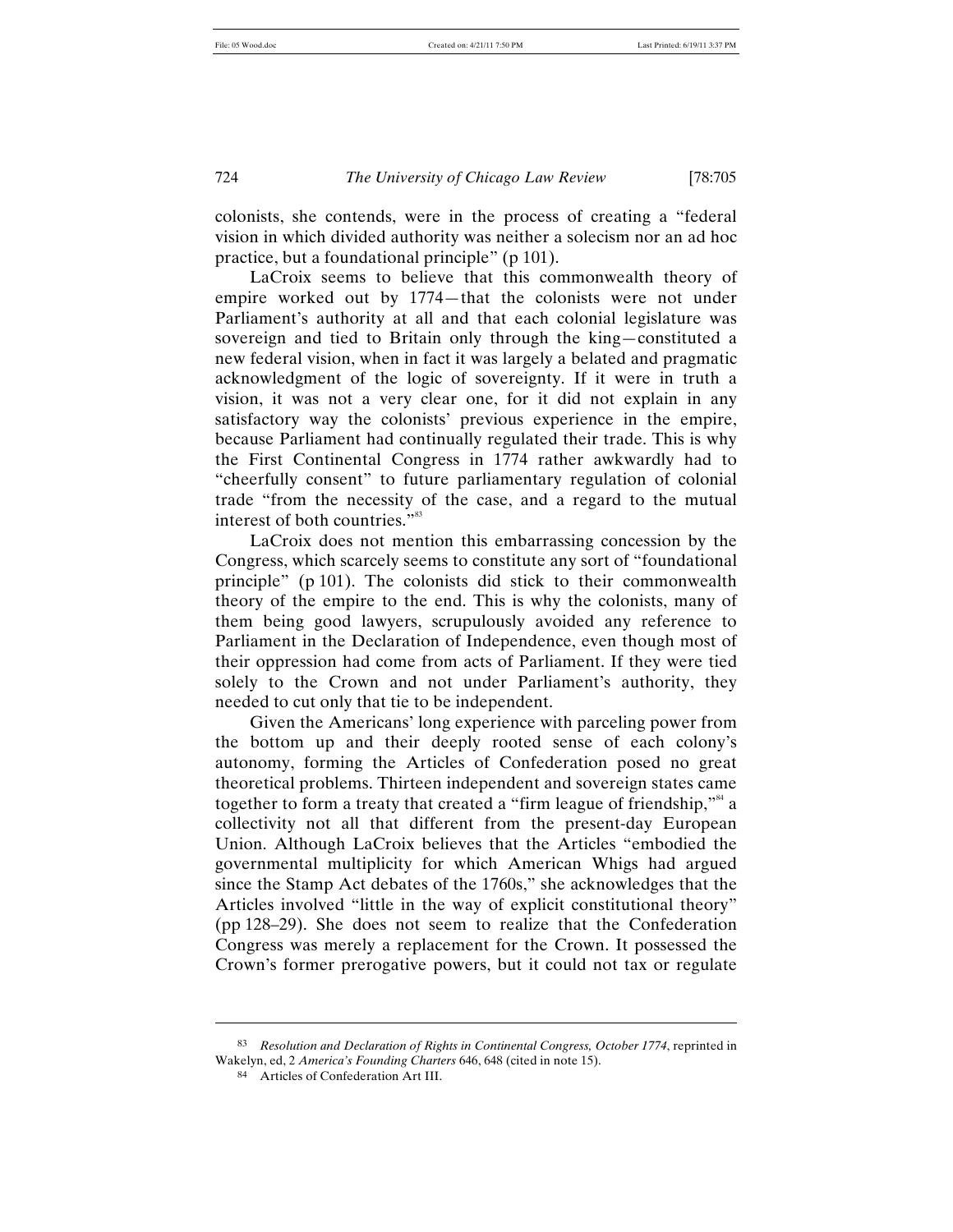commerce, as the Crown had not had the authority to do these things either.<sup>85</sup>

Seeing little or nothing contributing to the ideological origins of federalism in the debates over the Articles, LaCroix moves quickly to the creation of the Constitution of 1787. "The drafting and ratification of the Constitution," she writes, "served to crystallize a novel, distinctively British North American theory of government that had been developing since at least the mid-1760s" (p 133). One can scarcely quarrel with that statement; it is the way she works it out and attempts to substantiate it that seems questionable.

LaCroix believes that American ideas of legislative multiplicity, ideas of multilayered authorities that went back to the internal–external distinction of the 1760s, were the principal source of American federalism (pp 64–67). The delegates to the Philadelphia Convention, she says, had to work through the meaning of these ideas of multiplicity during the debate surrounding James Madison's proposal in the Virginia Plan to give Congress the power to negative, or veto, state laws (pp 154–58). Ultimately the "delegates rejected the established legislative solution embodied in Madison's negative and turned instead to another institution, the judiciary, to mediate between state and general governments" (p 135). The delegates thus "gave their institutional choice of a judicial approach a normative edge" (p 135). From this moment on, American thinkers "put aside the legislative focus of their political heritage and beg[a]n experimenting with the judicial power as a key component of the federal arrangement" (p 178). By "coupling multiplicity as an idea with courts as a mode of mediating among multiple levels of government," they "created a new ideology: federalism" (p 172).

It is hard to know what to make of this extraordinarily novel argument. Since there is little or no evidence in the Convention debates for this curious contention that the judiciary became the principal source of federalism, she has to imagine much of it. But not all of it. Her discussion of the Virginia Plan and Madison's bizarre proposal for a congressional negative over all state laws (pp 132–74) is especially illuminating; indeed, no historian has offered such a full analysis of Madison's veto. She recognizes very clearly that Madison wanted the new general Congress to play the same role with the states as the king ideally was supposed to have played with the colonies in the empire (p 145). She tends, however, to see Madison's proposal as "an opportunity for one lawmaking body to oversee the activities of another" (p 151), when in fact Madison saw the Congress becoming

<sup>85</sup> See Wood, *Creation of the American Republic* at 352–57 (cited in note 6).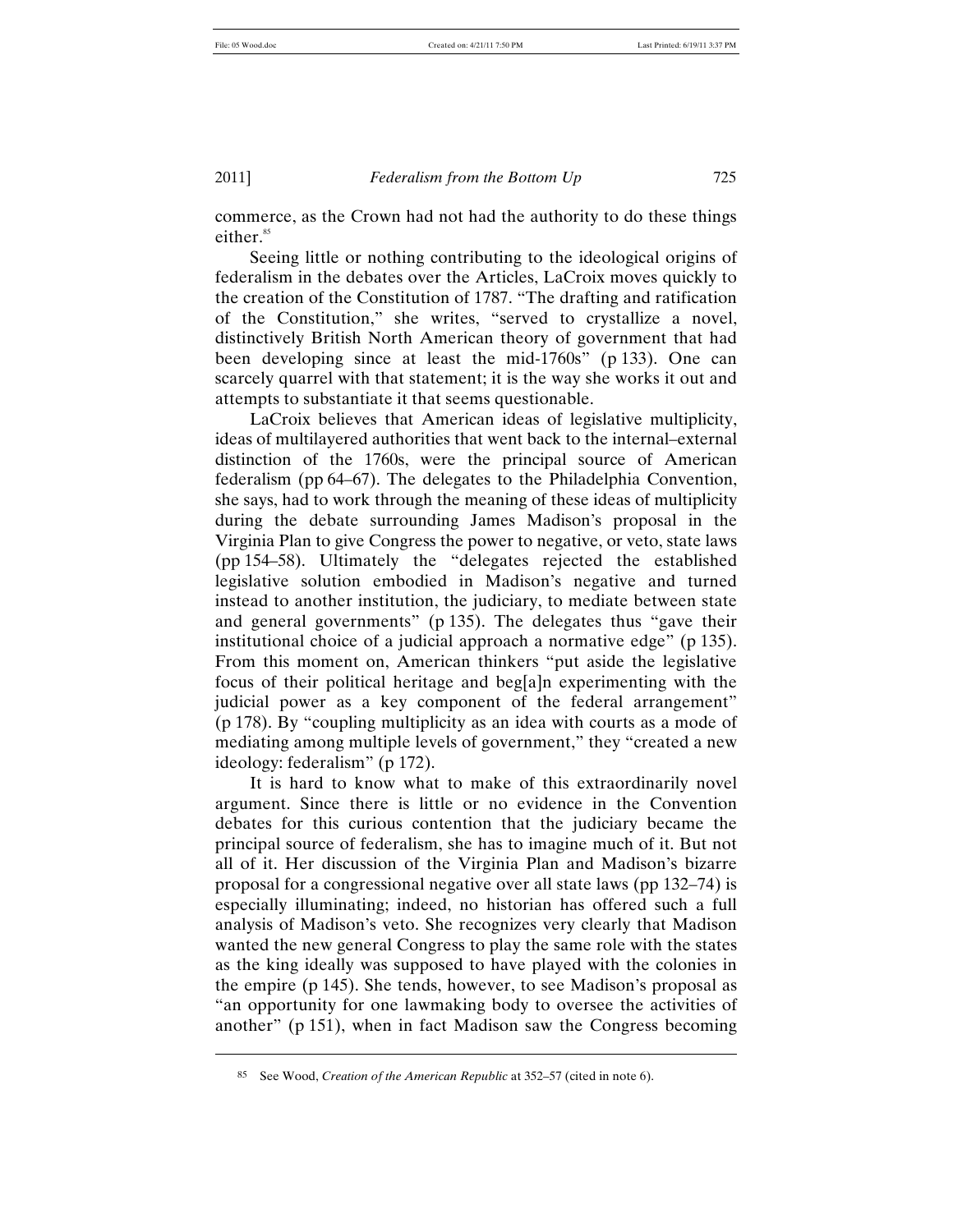"a disinterested & dispassionate umpire in disputes between different passions & interests<sup> $\frac{86}{6}$ </sup> in the various states (p 147).

Ultimately Madison's negative failed to garner enough votes. It was replaced, LaCroix says, by a judicial remedy for controlling the legislative abuses of the states. Her proof for this is the fact that the Supremacy Clause emerged at more or less the same time in mid-July as the demise of Madison's veto (pp 163–64).

This is where LaCroix's argument goes seriously awry. Not only does she base her case simply on coincidence, but she assumes that the delegates had ideas of judicial developments that were not really anticipated by anyone and that occurred decades later. She contends that "the delegates intended the Supremacy Clause to do what Madison had intended the negative to do" (p 164). Never mind that the Supremacy Clause was introduced by Luther Martin, who vigorously opposed the creation of a federal court system; $s^2$  it is enough for LaCroix that the judicial remedy for federalism inherent in the Supremacy Clause occurred simultaneously with the defeat of Madison's negative. By replacing Madison's negative with the Supremacy Clause, the delegates "signaled a transformation in American constitutional thought" (p 172). Using the Supremacy Clause, courts and judges would become "the mediating agents between the national and state governments" (p 171). To make her case, LaCroix has to believe that judicial review of a sort that arose only much later was already in the minds of many delegates, and that they "viewed it as an explicit tool to mediate among levels of government" (p 165).

This is a strained argument, to say the least, with nothing but correlations, a vague convention speech, and an anachronistic reading of history to back it up. Nearly all of the delegates saw Article I, § 10, and not the Supremacy Clause, as the replacement for Madison's veto.<sup>88</sup> That section prohibited the states from taking certain actions, including passing ex post facto laws, issuing paper money, and interfering with the obligation of contracts—the very things that Madison and other Federalists had most complained about in the 1780s. LaCroix never mentions this section of the Constitution.

 $\overline{a}$ 

<sup>86</sup> Gordon S. Wood, *Empire of Liberty: A History of the Early Republic, 1789–1815* 32 (Oxford 2009), quoting Letter from James Madison to George Washington (Apr 16, 1787).

<sup>87</sup> See Max Farrand, ed, 2 *The Records of the Federal Convention of 1787* 27–29 (Yale 1911). See also Larry D. Kramer, *The People Themselves: Popular Constitutionalism and Judicial Review* 75 (Oxford 2004) (explaining that Martin may have viewed the Supremacy Clause as a political maneuver to stave off further discussions of the judicial veto).

<sup>88</sup> See Gordon S. Wood, *"Motives at Philadelphia": A Comment on Slonim*, 16 L & Hist Rev 553, 558 (1998).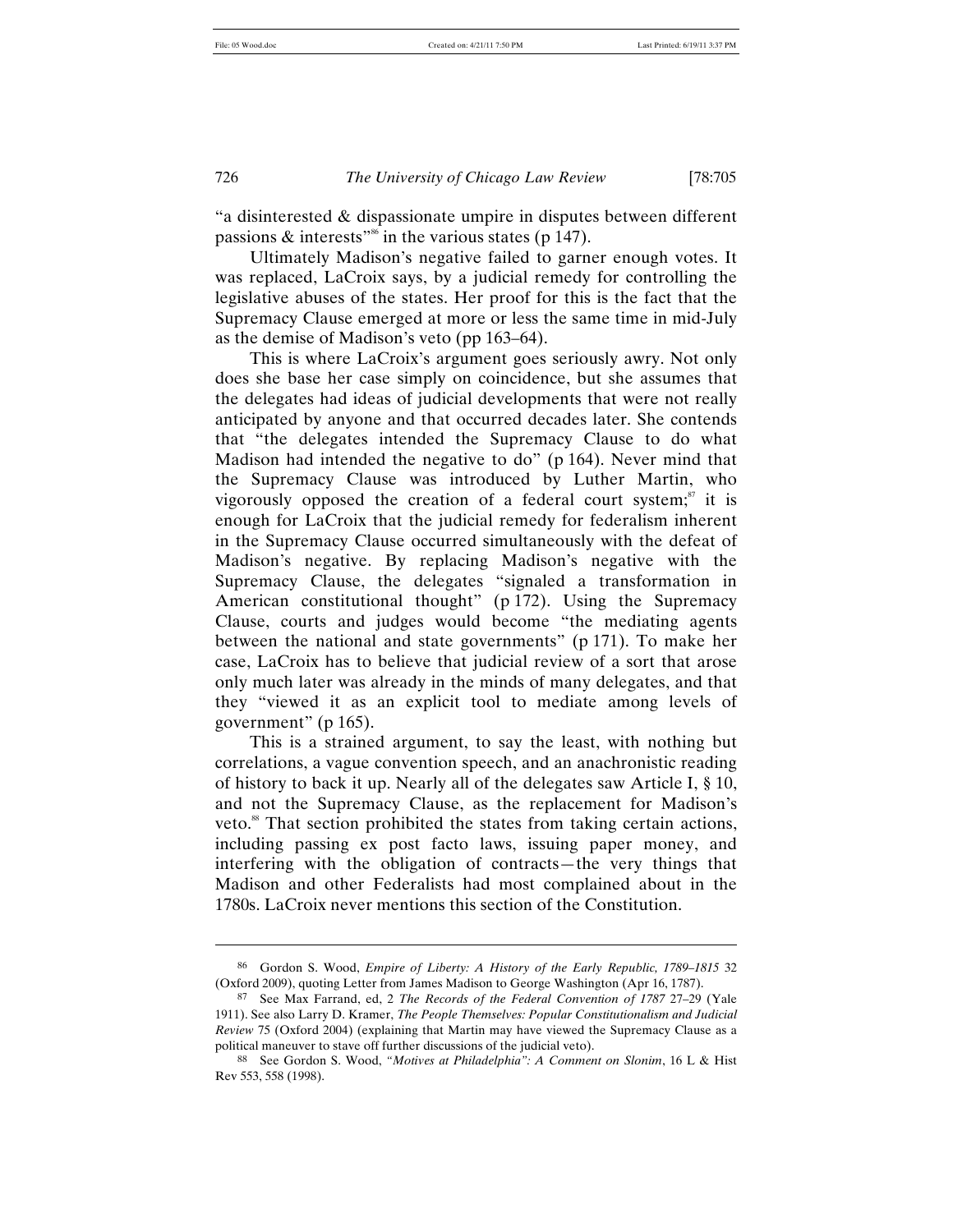In her final chapter on competing jurisdictions, LaCroix continues to exaggerate the role of the judiciary in creating federalism. No doubt jurisdiction was an important means by which a federal division of power was worked out during the early decades of the new Republic. But LaCroix is not happy with mere importance; she has to see "the rise of jurisdiction as the defining element of American federalism" (p 179). But the fierce struggles of these years over the judiciary, including competing claims of jurisdiction between federal and state courts, were bigger than issues of federalism; they in fact involved fundamental issues of democracy. Many Americans thought that all appointed judges, especially those with life tenure, were aristocrats who had no place in a democratic government.<sup>89</sup> Others, however, believed that the courts, especially the federal courts, were the only thing preventing America from sliding into licentiousness and anarchy.<sup>90</sup> Yet all that LaCroix can conclude is that "[b]y 1801, jurisdiction had replaced sovereignty as the lodestar of American constitutional debate" (p 203).

It really had not. Sovereignty was still very much part of American thinking, only now it was popular sovereignty, not legislative sovereignty. Had LaCroix paid any attention whatsoever to the extraordinary ratification debates of 1787–1788, she might have found some more persuasive solutions to the origins of federalism. For those debates, more than anything else, ultimately clarified the Americans' ideas of federalism.

During the debates, the old issue of sovereignty, or *imperium in imperio*, once again raised its ugly head. The Anti-Federalists, the opponents of the Constitution, claimed that the powers of the federal government would eventually become consolidated because of the logic of sovereignty—that in every state there had to be one final, supreme, indivisible power—and the Supremacy Clause would ensure that the national government would possess that sovereignty.<sup>91</sup> The Federalists, as the supporters of the Constitution, at first vainly tried, as John Dickinson and other colonists in the 1760s had tried, to argue that power could be divided and shared. $92$  But the Anti-Federalists,

<sup>89</sup> See, for example, *Essays of Brutus XV* (Mar 20, 1788), in Herbert J. Storing, ed, *The Anti-Federalist: Writings by the Opponents of the Constitution* 182, 183 (Chicago 1985) ("[T]hey are independent of the people, of the legislature, and of every power under heaven. Men placed in this situation will generally soon feel themselves independent of heaven itself.").

<sup>90</sup> See, for example, Arthur E. Wilmarth Jr, *Elusive Foundation: John Marshall, James Wilson, and the Problem of Reconciling Popular Sovereignty and Natural Law Jurisprudence in the New Federal Republic*, 72 Geo Wash L Rev 113, 146 (2003).

<sup>91</sup> See Wood, *Creation of the American Republic* at 526–28 (cited in note 6).

<sup>92</sup> See id at 529.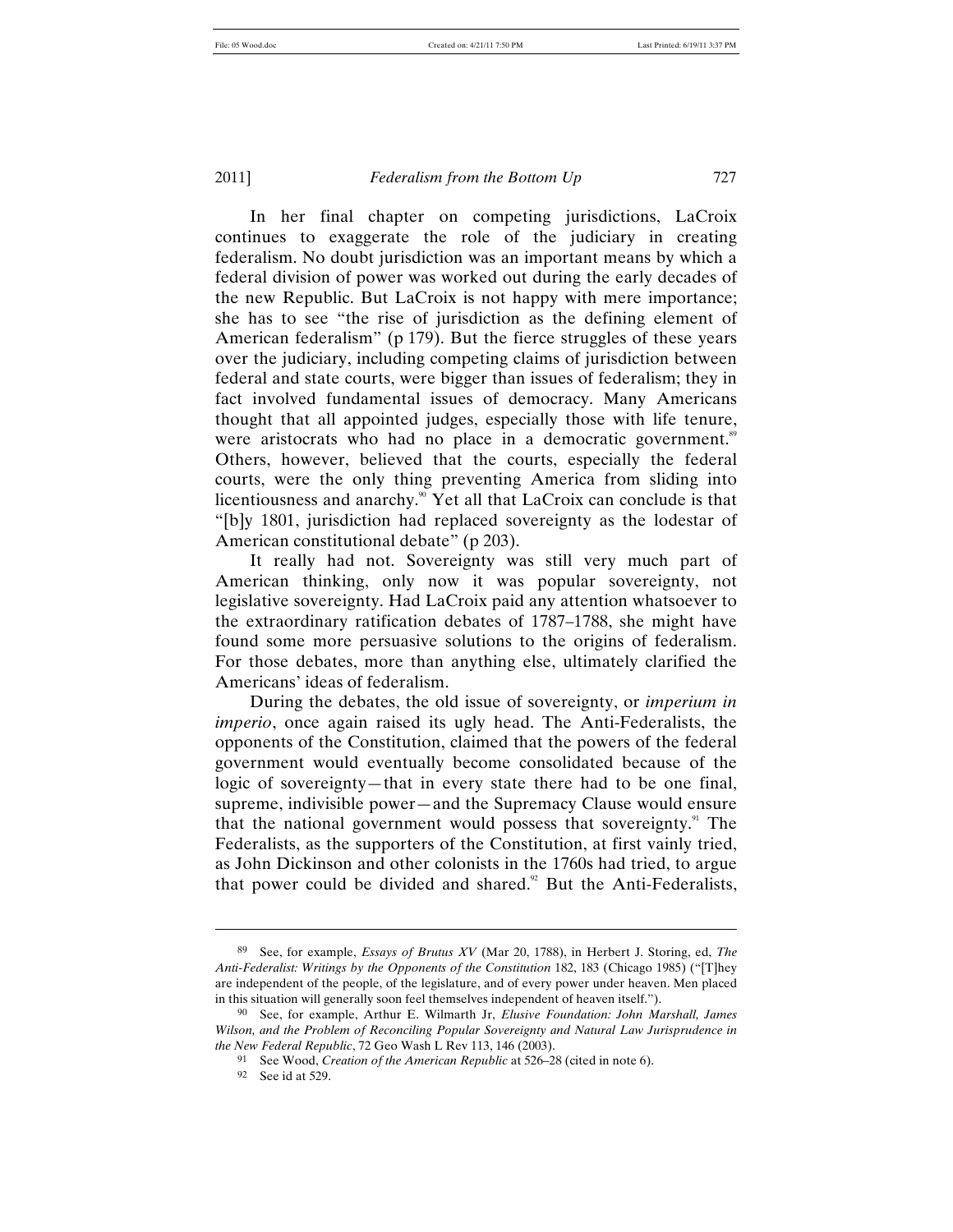just as William Knox and the British imperial officials in the 1760s and 1770s had, kept throwing the logic of sovereignty back in their faces.<sup>33</sup>

Finally, James Wilson, the much-neglected Framer who in many respects was as intellectually gifted as Madison, hit upon the solution. Like the colonists in 1774, Wilson did not deny the doctrine of sovereignty. "In all governments, whatever is their form, however they may be constituted, there must be," he admitted, "a power established from which there is no appeal, and which is therefore called absolute, supreme, and uncontrollable. The only question," he said in the Pennsylvania ratifying convention, "is where that power is lodged."<sup>44</sup> Blackstone had placed it in the omnipotence of the British Parliament. Some Americans, said Wilson, had tried to deposit this supreme power in their state governments.<sup>95</sup> This was closer to the truth, he continued, but not accurate; "for in truth, it remains and flourishes with the people."<sup>96</sup> Instead of trying to deny or divide sovereignty, Wilson, like the colonists in 1774, simply relocated this final, supreme lawmaking authority—in Wilson's case, in the people themselves.

Once the other Federalists grasped this idea of sovereignty located in the people, they ran with it, and most of their intellectual problems were solved.<sup>97</sup> "The people of the United States are now in the possession and exercise of their original rights," said Wilson, "and while this doctrine is known and operates, we shall have a cure for every disease."98 Wilson did not pull this brilliant solution to the problem of sovereignty out of thin air. Indeed, he drew upon a century or more of American experience with the practices of actual representation, practices that had never granted the people's elected agents the people's full authority. The Americans' acute sense of localism and their long familiarity with parceled and apportioned political power from below were the real sources of their idea of federalism.

Of course, locating sovereignty in the people did not mean simply that all authority was ultimately derived from the people; deriving all power from the people was conventional wisdom for most English Whigs in the eighteenth century.<sup>99</sup> It meant instead that final, supreme,

<sup>93</sup> See *The Impartial Examiner I* (Feb 20, 1788), in Storing, ed, *The Anti-Federalist* 275, 281 (cited in note 89); Wood, *Creation of the American Republic* at 530 (cited in note 6).

<sup>94</sup> John Bach McMaster and Frederick D. Stone, eds, *Pennsylvania and the Federal Constitution, 1787–1788* 229 (Historical Society Pennsylvania 1888).

<sup>95</sup> See id.

<sup>96</sup> Id at 229–30.

<sup>97</sup> See Wood, *Creation of the American Republic* at 531–32 (cited in note 6).

<sup>98</sup> McMaster and Stone, eds, *Pennsylvania and the Federal Constitution* at 341 (cited in note 94).

<sup>99</sup> See Wood, *Creation of the American Republic* at 292 (cited in note 6).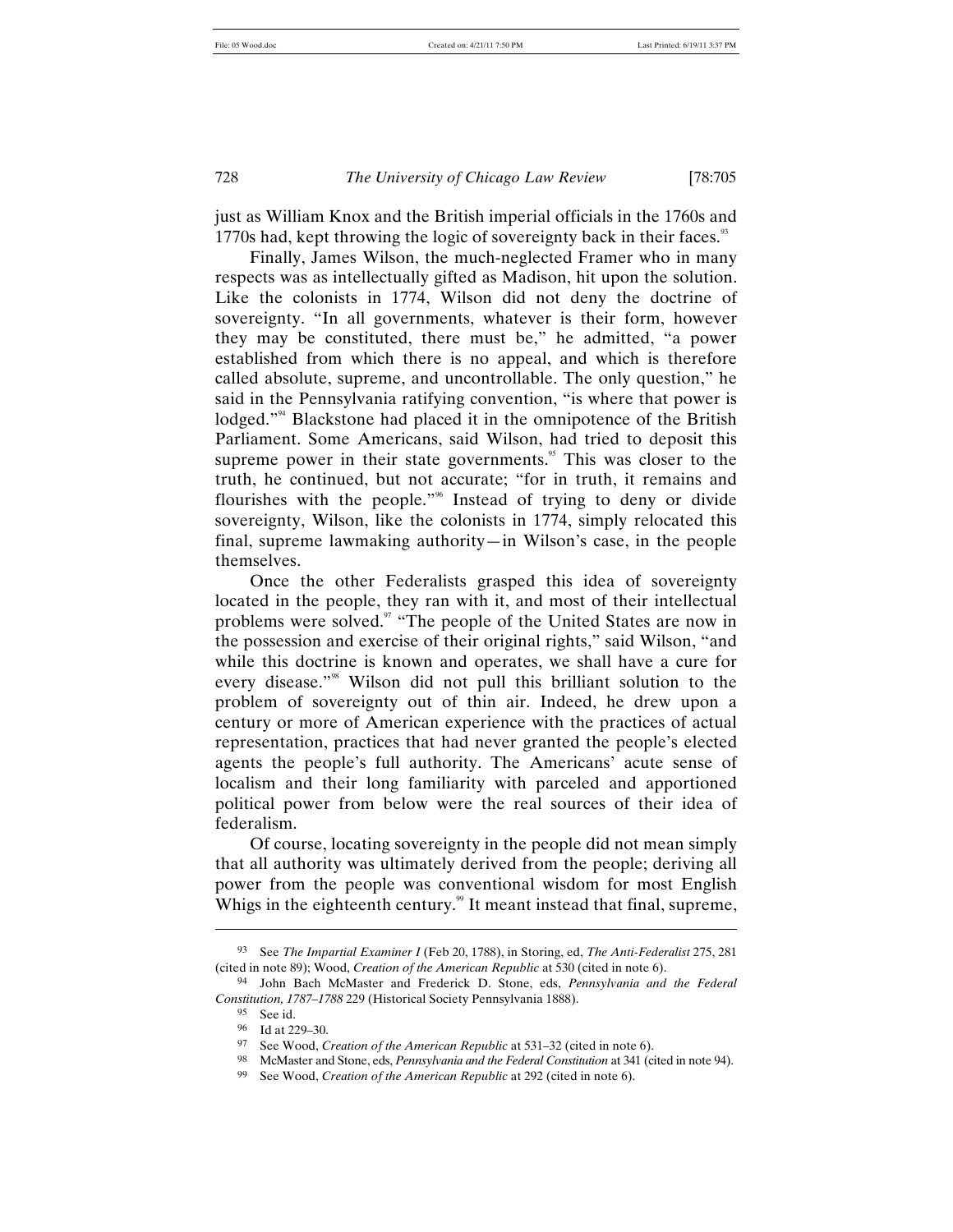indivisible lawmaking authority actually rested with the people themselves and not with any institution of government or even with all of the institutions of government put together. The people, said Wilson, have not parted with their sovereignty; "they have only dispensed such portions of power as were conceived necessary for the public welfare."100 In other words, the people doled out bits and pieces of their sovereign power, but not all of it, to various agents and institutions. Sovereignty, Wilson claimed, always stayed with the people at large; "[t]hey can delegate it in such proportions, to such bodies, on such terms, and under such limitations, as they think proper." <sup>101</sup> For this reason, Wilson noted, the people "can distribute one portion of power to the more contracted circle called State governments: they can also furnish another proportion to the government of the United States."<sup>102</sup>

All of America's constitutional creations since independence the development of written constitutions being superior to statutory law, special conventions different from legislatures for framing constitutions, and ratification of the constitutions by the people themselves—all of these innovations prepared the way for this radical notion of locating Blackstone's lawmaking sovereignty in the people themselves.

Surprisingly, LaCroix does not even mention these developments, which have consequences for our politics even today. The Progressive generation's creation of ballot initiatives and popular referendums, still alive and well, grew out of this notion of the people's being actually sovereign. And American federalism is dependent upon it. The people have various agents at several levels of government—state representatives, state senators, federal representatives, federal senators, and hosts of other officials—doing their bidding. Unless the people are considered vitally and realistically sovereign, concluded Wilson with some exasperation, "we shall never be able to understand the principle on which this system was constructed."<sup>103</sup>

Although Madison at first had some trouble grasping the idea of federalism at the Convention,<sup>104</sup> by the time he came to write Federalist 46 in 1788 he had come to understand fully what Wilson was driving at. "The Federal and State Governments," he wrote, "are in fact but different agents and trustees of the people, instituted with

 $\overline{a}$ 

<sup>100</sup> McMaster and Stone, eds, *Pennsylvania and the Federal Constitution* at 302 (cited in note 94).

<sup>101</sup> Id at 316.

<sup>102</sup> Id at 302.

<sup>103</sup> Id at 317.

<sup>104</sup> See Wood, *Creation of the American Republic* at 525 (cited in note 6).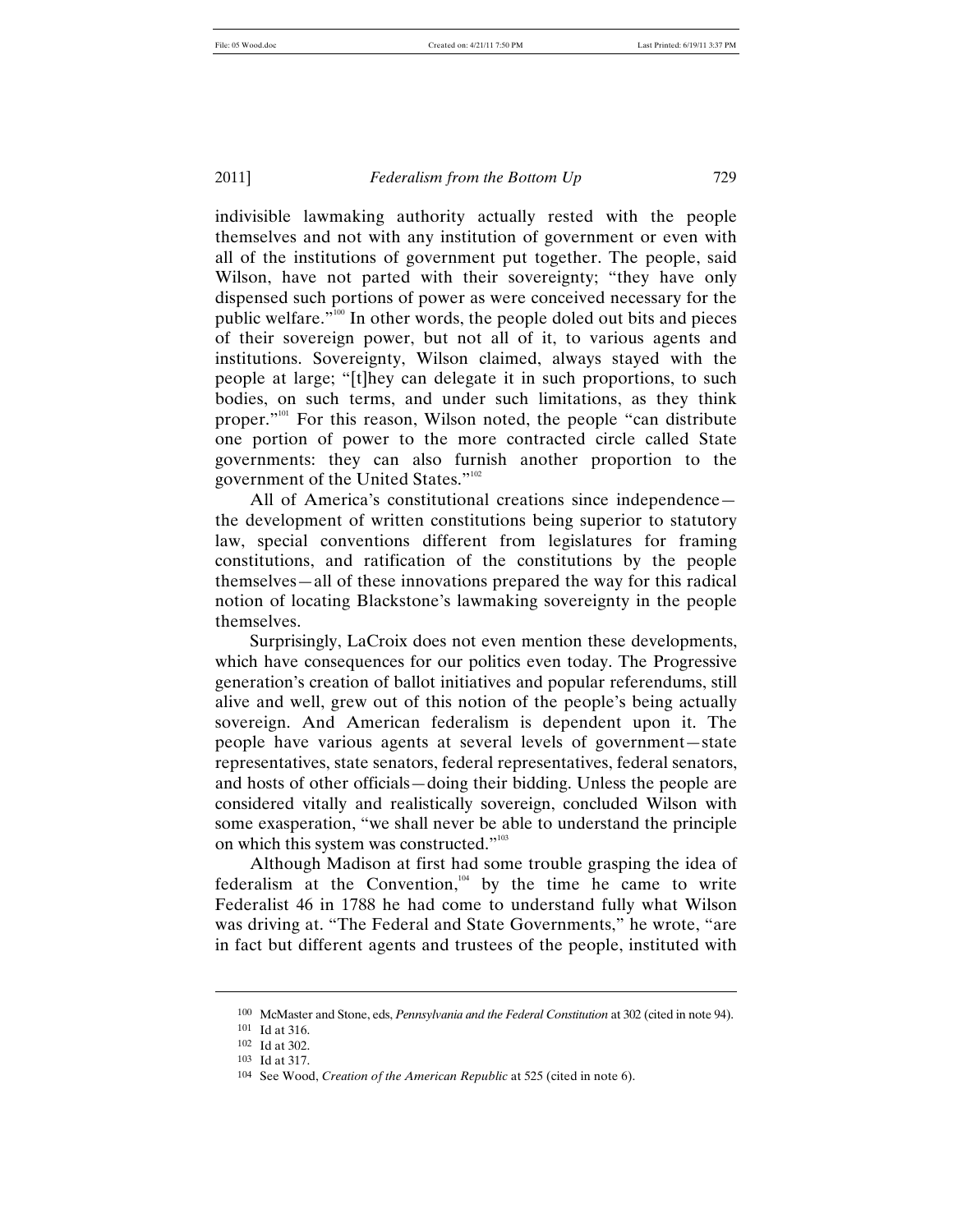$\overline{a}$ 

#### 730 *The University of Chicago Law Review* [78:705

different powers, and designated for different purposes."<sup>105</sup> The opponents of the Constitution, said Madison, must now realize that "the ultimate authority, whatever the derivative may be found, resides in the people alone."<sup>106</sup>

Perhaps paying some attention to the idea of sovereignty existing in the people might have allowed LaCroix to explain more fully the development of judicial independence and judicial review in this period and enabled her to build a more solid case for the rising significance of the judiciary in the early Republic than the one she has been able to make.

The judiciary was transformed in a relatively short time from being a minor member of a much mistrusted magistracy during the colonial period to being, in the words of the Massachusetts constitutional convention of 1780, one of "the three capital powers of Government," equal in status to the legislative and executive powers.107 This transformation occurred, however, not because of the adoption of the Supremacy Clause or because Americans needed the courts to mediate between the national and state governments.

Precisely because sovereignty was located in the people who doled out their power to the various institutions of government, some Americans were now able to view the courts as delegated agents of the people, not all that different from their legislative representatives, and to use that idea to enhance the independent status of the judiciary. Indeed, developing the independence of the judiciary, as John Marshall among others came to appreciate, was a prerequisite to the emergence of any sort of judicial review.

That was the gist of Alexander Hamilton's defense of judicial review in Federalist 78. He began by invoking the idea of popular sovereignty and by belittling the representative character of the elected legislature. Americans, he said, had no intention of allowing "the representatives of the people to substitute their *will* to that of their constituents."108 In fact, it was "far more rational to suppose that the courts were designed to be an intermediate body between the people and the legislature, in order, among other things, to keep the

<sup>105</sup> Federalist 46 (Madison), in *The Federalist* 315, 315 (Wesleyan 1961) (Jacob E. Cooke, ed).

<sup>106</sup> Id. See also Wood, *Creation of the American Republic* at 531–32 (cited in note 6) (noting that once this idea was presented, the Federalists "were tumbling over each other in their efforts to introduce the people into the federal government").

<sup>107</sup> *Address of the Convention, March 1780*, reprinted in Oscar Handlin and Mary Handlin, eds, *The Popular Sources of Political Authority: Documents on the Massachusetts Constitution of 1780* 434, 437 (Harvard 1966).

<sup>108</sup> Federalist 78 (Hamilton), in *The Federalist* 521, 525 (cited in note 105).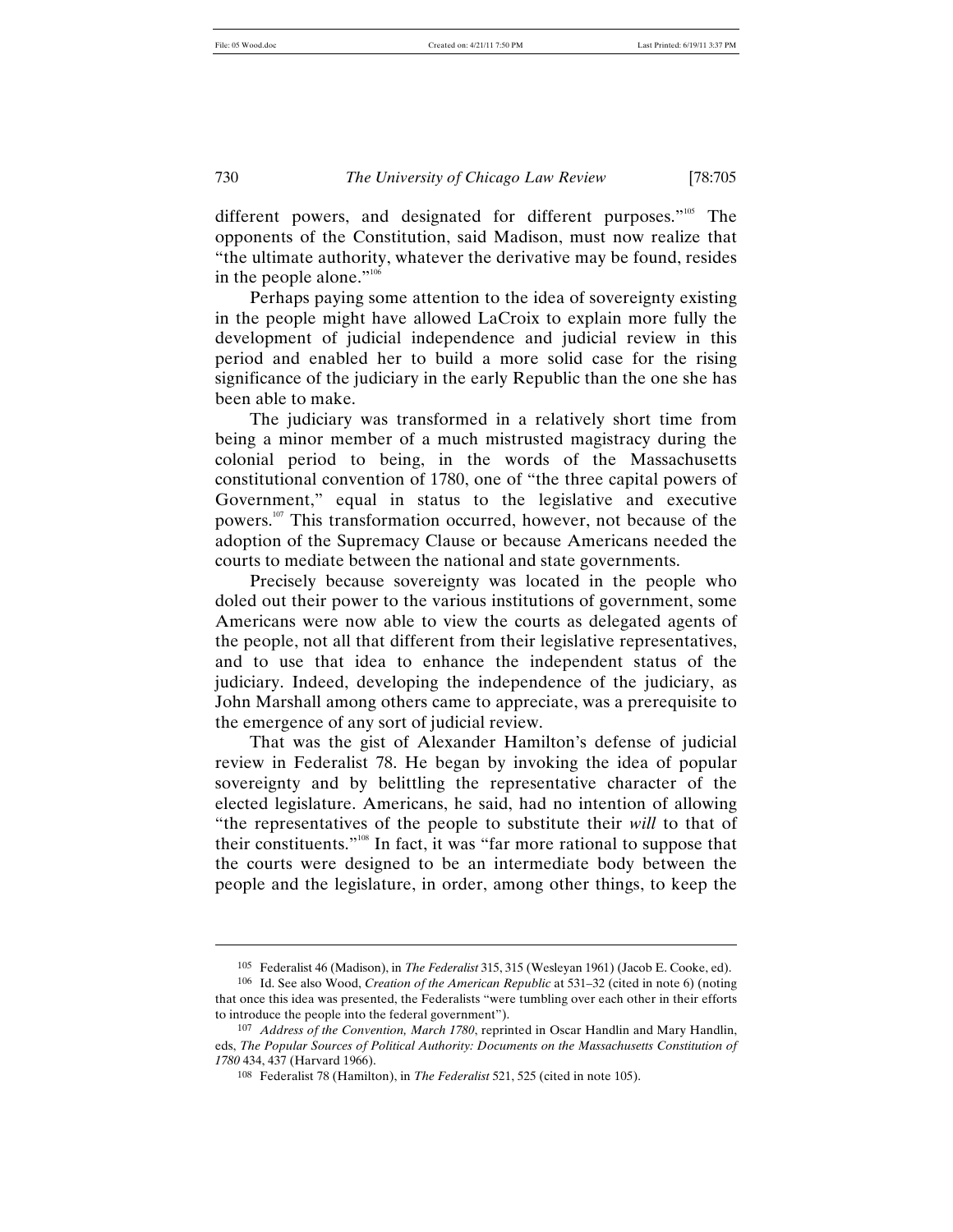latter within the limits assigned to their authority."<sup>109</sup> The authority of the judges to set aside acts of the legislatures, said Hamilton, did not

by any means suppose a superiority of the judicial to the legislative power. It only supposes that the power of the people is superior to both; and that where the will of the legislature declared in its statutes, stands in opposition to that of the people declared in the constitution, the judges . . . ought to regulate their decisions by the fundamental laws, rather than by those which are not fundamental.<sup>110</sup>

In his law lectures of 1790 and 1791, James Wilson made a similar argument for judicial independence. Some individuals, declared Wilson, call the legislature "the *people's representatives*."<sup>111</sup> They seem to imply by that term "that the executive and judicial powers are not connected with the people by a relation so strong, or near, or dear. But it is high time that we should chastise our prejudices," said Wilson,

and that we should look upon the different parts of government with a just and impartial eye. The executive and judicial powers are now drawn from the same source, are animated by the same principles, and are now directed to the same ends, with the legislative authority: they who execute, and they who administer the laws, are as much the servants, and therefore as much the friends of the people, as they who make them. $112$ 

Of course, Wilson, like Hamilton before him, was simply trying to establish and enhance the independence and authority of the judiciary against the mistrusted state legislatures. He scarcely foresaw how his argument could be exploited by others for different ends. Soon, however, some concluded that if judges were indeed agents of the people, then they rightly ought to be elected by the people as other agents were. A demand for elected judges in the states was already being voiced in the first decade of the nineteenth century.<sup>113</sup> By the Jacksonian era, it began to be implemented, $144$  and today in at

<sup>109</sup> Id.

<sup>110</sup> Id.

<sup>111</sup> James Wilson, *Lectures on Law, Delivered in the College of Philadelphia in the Years One Thousand Seven Hundred and Ninety, and One Thousand Seven Hundred and Ninety One*, in Hall and Hall, eds, 1 *Collected Works of James Wilson* 427, 699 (cited in note 79).

<sup>112</sup> Id at 699–700.

<sup>113</sup> See Steven P. Croley, *The Majoritarian Difficulty: Elective Judiciaries and the Rule of Law*, 62 U Chi L Rev 689, 714–15 (1995).

<sup>114</sup> See id at 716–17.